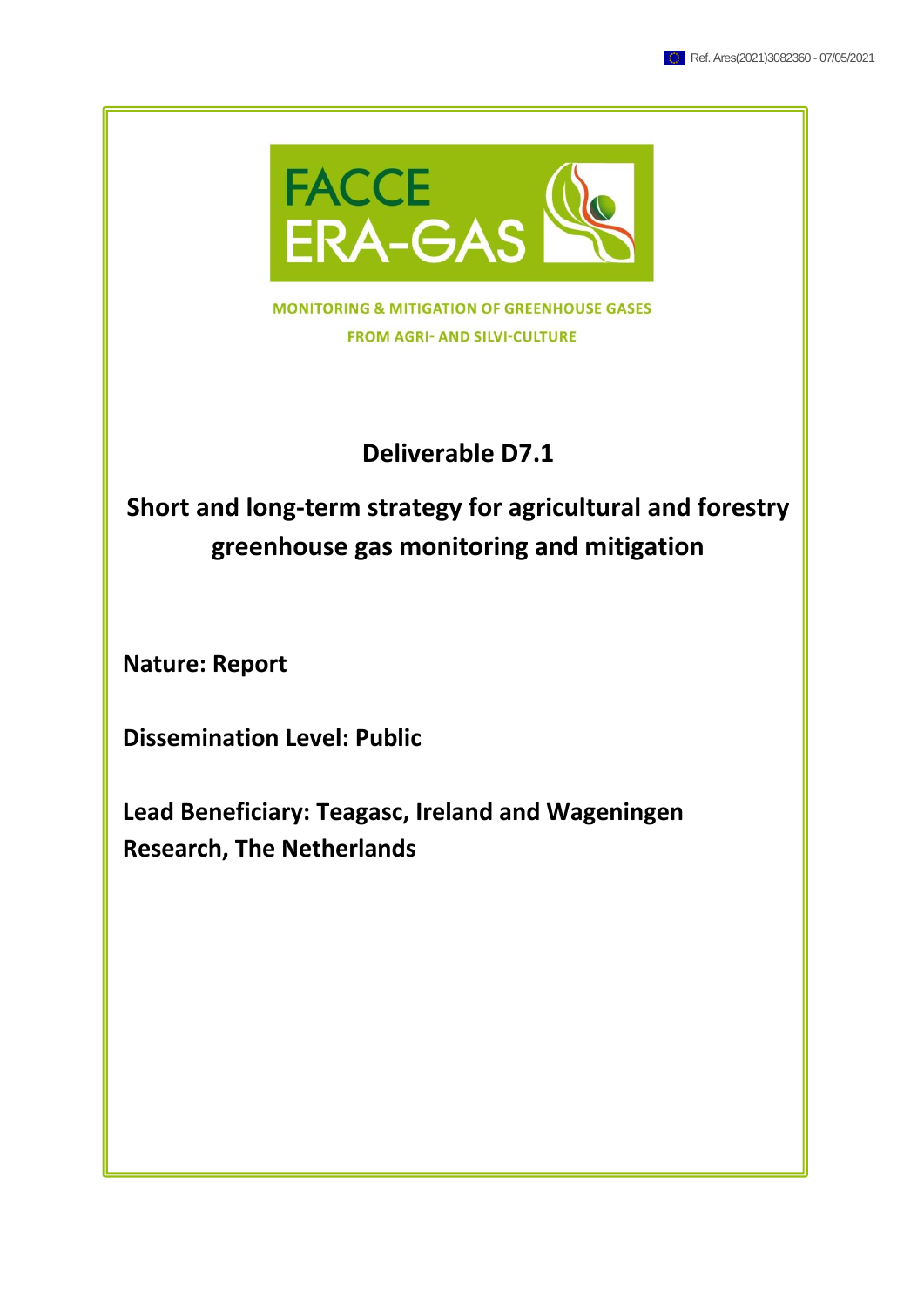## **1. Introduction**

### **1.1 FACCE ERA-GAS – tackling climate change through transnational cooperation**



**MONITORING & MITIGATION OF GREENHOUSE GASES FROM AGRI- AND SILVI-CULTURE** 

FACCE ERA-GAS is the ERA-NET Cofund for monitoring and mitigation of greenhouse gases (GHGs) from agri- and silvi-culture. It was initiated by the Joint Programming Initiative on Agriculture, Food Security and Climate Change (FACCE-JPI). FACCE ERA-GAS aims to strengthen the transnational coordination of research programmes and provide added value to research and innovation on GHG mitigation. The expected impact of the ERA-NET Cofund is to provide solutions for the agricultural sector in Europe, which faces significant challenges in curbing GHG emissions while maintaining food security and sustainability in a changing climate. It also seeks to boost climate mitigation in the forestry sector. FACCE ERA-GAS receives funding from the European Union's Horizon 2020 Research & Innovation Programme under Grant Agreement No. 696356.

FACCE ERA-GAS organises funding calls for transnational research projects that aim to develop enabling technologies and innovative solutions to improve GHG inventories, increase the GHG efficiency of food, feed and fuel production, enhance carbon sinks and develop circularity in agricultural systems. This is further reinforced by additional activities that support the work of the researchers and research projects, such as training, workshops and webinars. FACCE ERA-GAS works closely with other ERA-NET Actions and reinforces existing collaborations between actors in the research area, e.g. through its close collaboration with the Global Research Alliance on Agricultural Greenhouse Gases (GRA).

The ERA-NET consortium of FACCE ERA-GAS consists of 19 partner organisations from 13 countries: Denmark, Finland, France, Germany, Ireland, Latvia, The Netherlands, Norway, Poland, Romania, Sweden, Turkey and the United Kingdom. Teagasc, the Irish Agriculture and Food Development Authority, coordinates the ERA-NET.

The activities are structured in seven work packages and the operational work is shared among partners. Teagasc leads the management of the consortium (WP1); Juelich, Project Management organisation from Germany, led the preparation and launch of the co-funded call and managed the call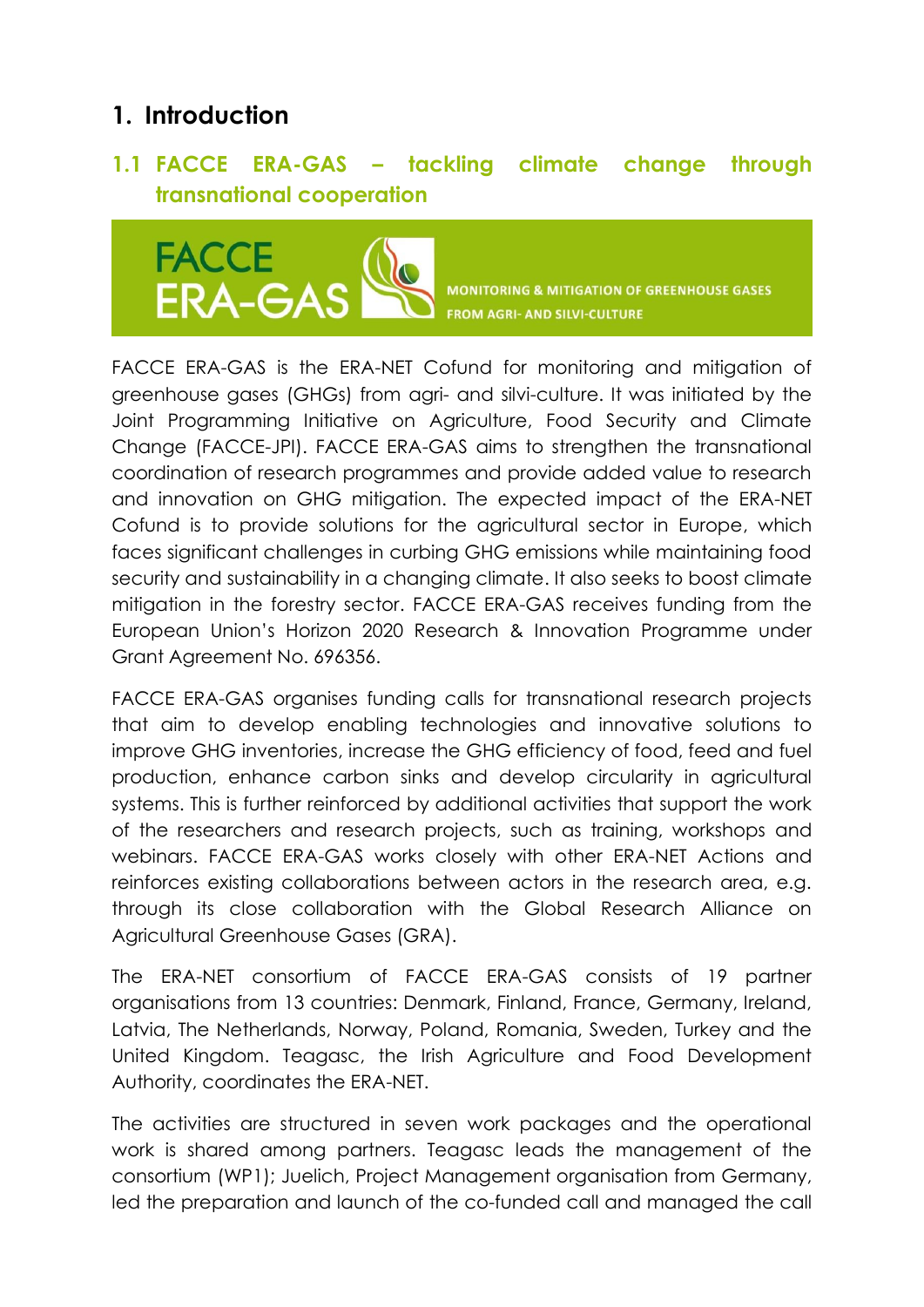office (WP2); DAFM, the Department of Agriculture, Food and the Marine from Ireland, organised the evaluation and proposal selection for the cofunded call (WP3); IFD, Innovation Fund Denmark, is conducting the monitoring, evaluation and impact assessment of the co-funded call (WP4); WR, Wageningen Research on behalf of the Dutch Ministry of Agriculture, Nature and Food Quality (LNV), manages communication and dissemination and organises the kick-off, mid-term and final project seminars (WP5), and is leading together with Teagasc on developing a short and long-term strategy, overseeing the implementation of additional activities, interactions with other initiatives and identifying potential follow-up actions (WP7); and BLE, German Federal Agency for Agriculture and Environment, is in charge of implementing an additional joint call and further activities without EC cofunding (WP6).

In **2016**, FACCE ERA-GAS launched its co-funded joint call for transnational research projects in Europe and New Zealand. Financial support for this call was provided by funding agencies from 13 European countries and New Zealand, together with co-funding from the European Commission. In **2018**, FACCE ERA-GAS launched a second joint call for transnational research projects. This call was organised together with ERA-NET SusAn (Sustainable Animal Production Systems) and ICT-AGRI 2 ERA-NET (Information and Communication Technologies and Robotics for Sustainable Agriculture). The call theme related to novel technologies, solutions and systems to reduce greenhouse gas emissions in animal production systems. New Zealand also contributed to this joint call, as well as three further third countries: Canada, Chile and Uruguay. In **2021**, FACCE ERA-GAS launched a third call, organised together with ERA-NET SusAn, ICT-AGRI-FOOD (the follow up ERA-NET to ICT-AGRI 2) and the SusCrop ERA-NET (Sustainable Crop Production). This joint call of 4 ERA-NETs invites proposals on circularity in mixed crops and livestock farming systems with emphasis on climate change mitigation and adaptation. The call consists of 30 public Funding Parties from 16 European countries, 3 EU-associated countries and 4 from other countries, including both funders from non-European countries and international networks.

### **1.2 Elaborating a strategy to address climate challenges in agriculture and forestry**

Work Package 7 of FACCE ERA-GAS (entitled 'Short and long-term strategy on agricultural and forestry greenhouse gas monitoring and mitigation') has as a central aim the integration of the work of the ERA-NET into the larger scope of FACCE-JPI. As a leading Member State-driven initiative, FACCE-JPI has worked since its establishment in 2010 at the intersection of challenges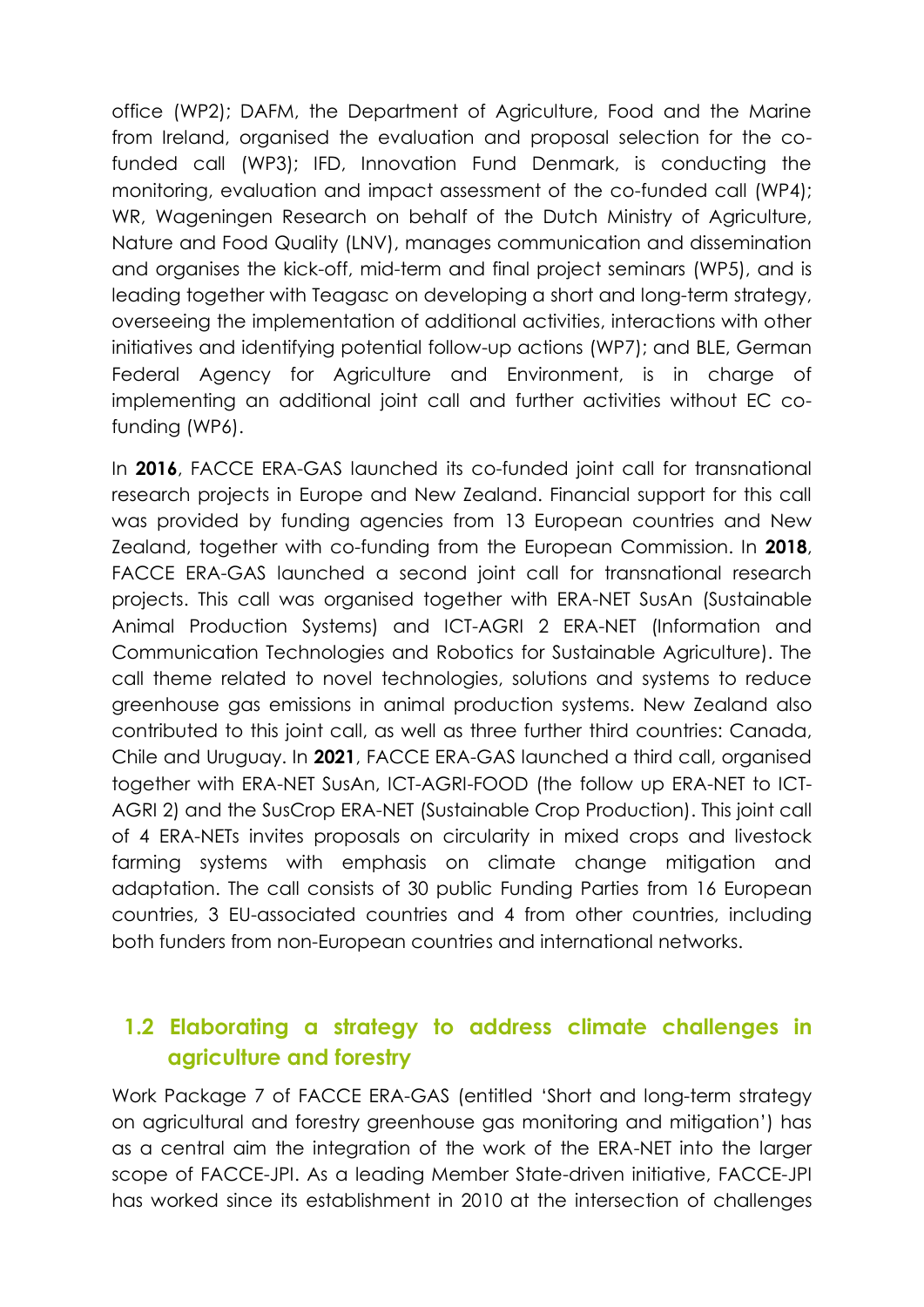linked to agriculture, food security and climate change. Its 23 European members and associated member (New Zealand) connect relevant national ministries, policymakers and funding organisations with scientific and stakeholder advisors to align research efforts in this area.

A key priority of the FACCE ERA-GAS consortium is to ensure that the ERA-NET's activities help to achieve the FACCE–JPI Strategic Research Agenda (SRA) and FACCE–JPI objectives, notably those concerning the agricultural and forestry greenhouse gas monitoring and mitigation at present and in the future. With that in mind, an analysis was conducted on the extent to which FACCE ERA-GAS co-funded and additional activities contribute to the FACCE-JPI mission. A forward-looking view was then taken on the emerging research needs in the longer term in addressing climate mitigation and monitoring in agriculture and forestry and what is needed concretely to address these needs. The results were synthesised in the present deliverable, *D7.1 Short and long-term strategy for agricultural and forestry greenhouse gas monitoring and mitigation*.

### **1.3 Sustainable land management as a cornerstone of EU climate action**

Underpinning the ERA-GAS research agenda are the challenges arising from European climate and land management policies and associated greenhouse gas emission targets. In 2015, when the proposal for ERA-GAS was written, the 2030 policy proposals required a 40% reduction in emissions, while primary production was to remain steady or even increase output. In 2019, the European Parliament declared a global "climate and environmental emergency" and the new European Commission President, Ursula von der Leyen, committed to leading the fight against the existential threat posed by climate change. The new Commission set as its headline ambition to become the world's first climate-neutral continent by 2050 and followed with a suite of proposals to meet this objective under the European Green Deal. Recently, an informal agreement has been reached by the European Parliament with the Member States to make climate neutrality a legally binding obligation. The new EU Climate Law increases the EU's 2030 emissions reductions target from 40% to at least 55% compared to 1990 levels.

Within this renewed political context, the importance of land-based primary production systems in achieving core European policy objectives has never been so high. According to a study conducted by the European Commission's Joint Research Centre, food systems are responsible for a third of global anthropogenic GHG emissions, with over 70% of these emissions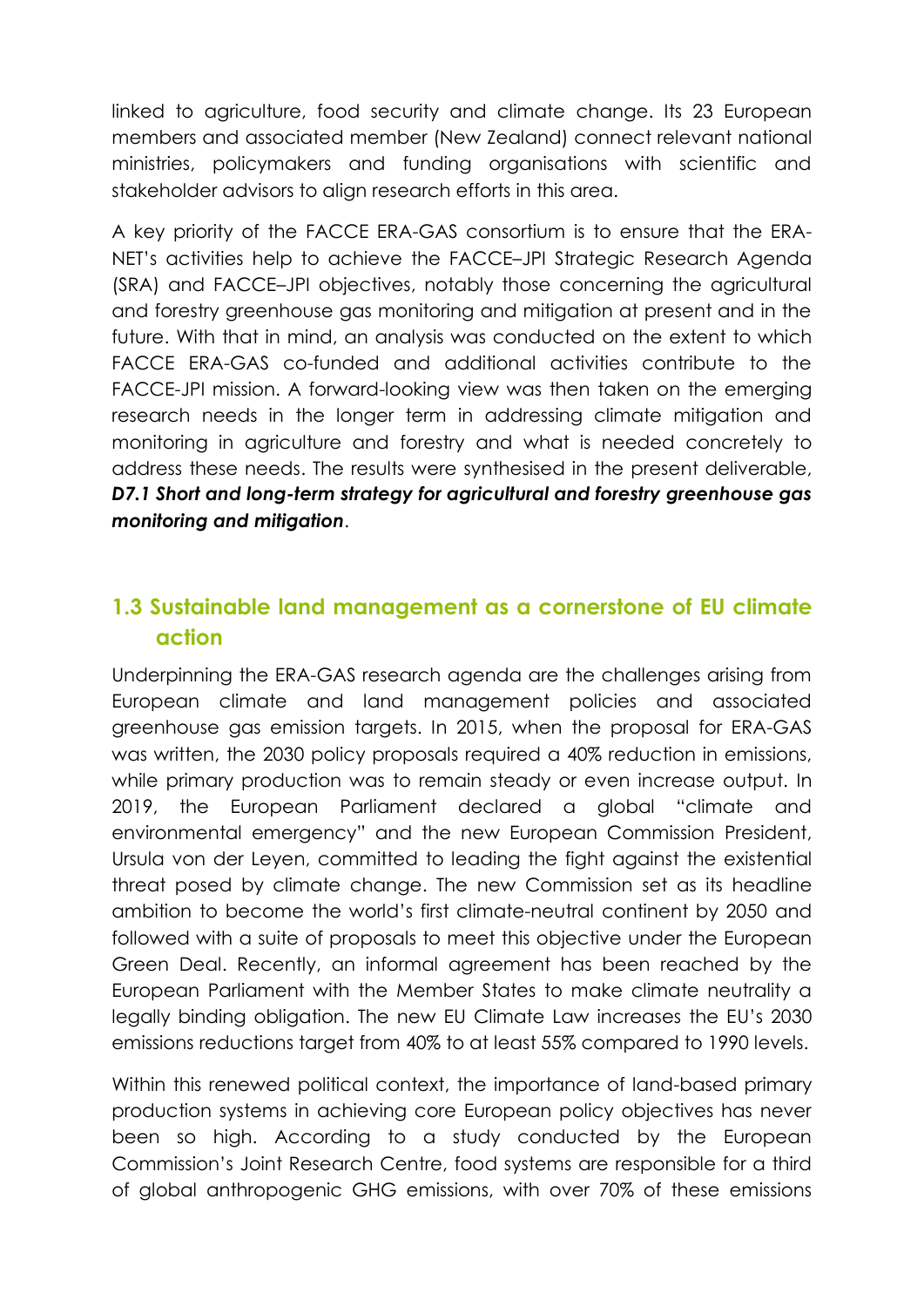arising from agriculture and land use/land-use change activities<sup>1</sup>. Agriculture therefore represents a pivotal sector for implementing GHG emission reduction and carbon storage measures. Forestry remains a crucial component of EU climate, energy, bioeconomy and environmental policy and carries a weight of expectation to provide critical carbon sequestration and carbon removals (e.g. storage in long-lived wood products) in order for climate-neutrality to be achieved.

Sustainable land management can contribute to reducing the negative impacts of multiple stressors, including climate change, on ecosystems and societies (IPCC, 20192). It is deeply interconnected with other major societal challenges, including food and nutrition security, ecosystem protection, land degradation and rural vitality. Achieving the required transformation of land management practices across Member States will, however, require significant investment in research to advance scientific innovations, mobilise actors and move towards realisation and implementation of solutions. This short and long-term strategy on agricultural and forestry greenhouse gas monitoring and mitigation aims to identify these research needs, framed within the key priorities outlined by FACCE-JPI in its SRA. It also serves to point towards possible future Member State priorities in responding directly to these needs.

1

 $^1$  Crippa, M., Solazzo, E., Guizzardi, D. et al. Food systems are responsible for a third of global anthropogenic GHG emissions. Nat Food 2, 198–209 (2021).

<sup>&</sup>lt;sup>2</sup> IPCC, 2019: Summary for Policymakers. In: Climate Change and Land: an IPCC special report on climate change, desertification, land degradation, sustainable land management, food security, and greenhouse gas fluxes in terrestrial ecosystems.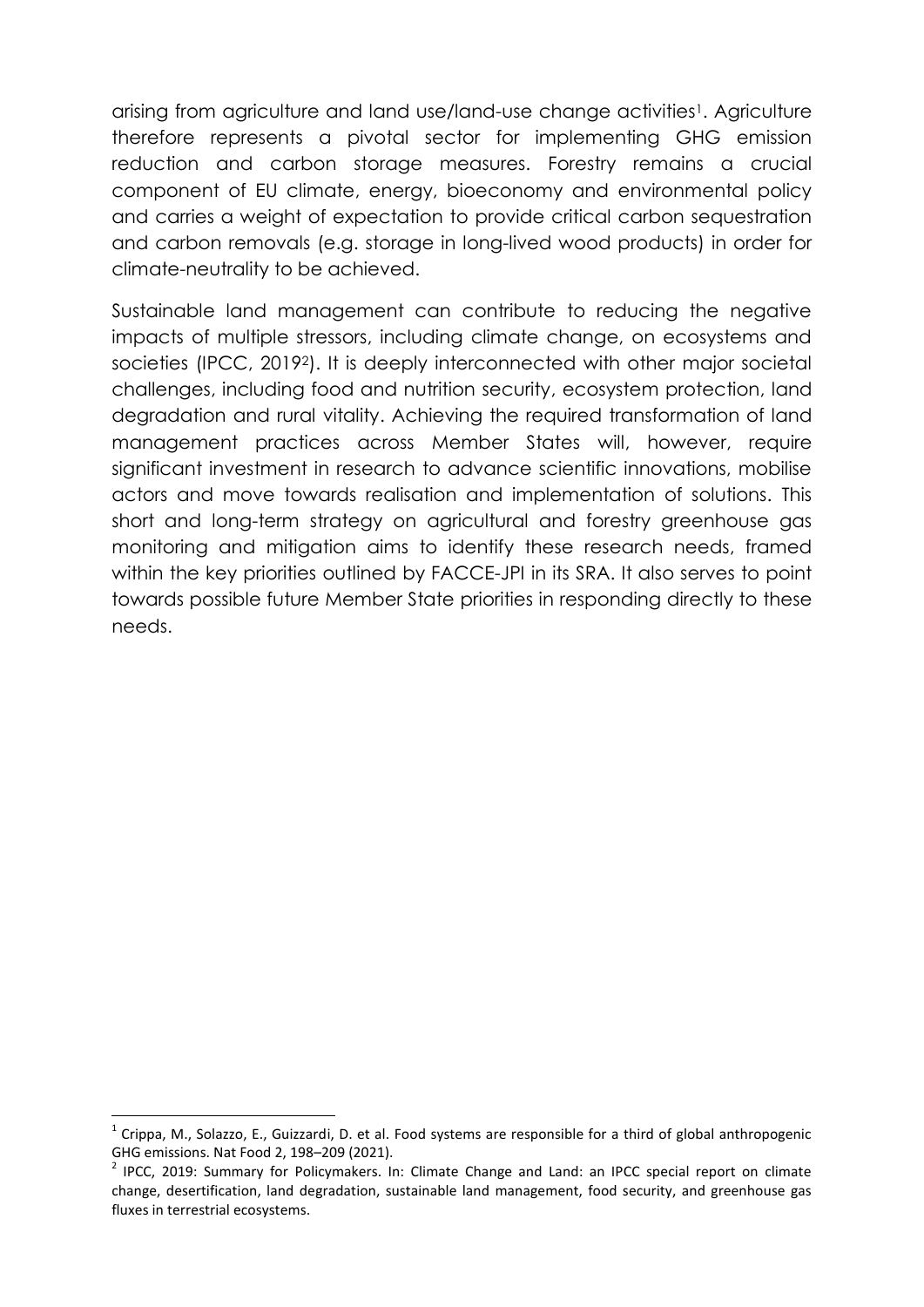## **2. FACCE-JPI: advancing a sustainable future for agriculture, food security and climate**

### **2.1 FACCE-JPI mission**

The Council of the European Union launched the Joint Programming Initiative on Agriculture, Food Security and Climate Change (FACCE-JPI) in 2010 to stimulate collaboration between Member States, and to provide coherence in research programming. Today, FACCE-JPI brings together 24 member countries (comprising EU Member States, associated countries and one Third Country, New Zealand) who are committed to building an integrated European Research Area addressing the interconnected challenges of sustainable agriculture, food security and impacts of climate change (**Figure 1**).

**FACCE-JPI's vision**, renewed in 2020, is for a European Research Area addressing sustainable and resilient agricultural production systems to provide adequate and nutritious food and to contribute to a climate-neutral Europe by 2050. To achieve this vision, **FACCE-JPI's mission** centres on aligning and co-designing research, and delivering knowledge for addressing the challenges of sustainable and resilient agricultural production systems integrating the climate system, the food system and the ecosystem. The scope of its work focuses on agricultural production systems but with a strong consideration of interactions with i) the food system, ii) the climate system and iii) the ecosystem and possible system shocks.

### **2.2 FACCE-JPI Strategic Research Agenda 2020**

In November 2020, FACCE-JPI marked its ten-year anniversary with a highlevel science-policy event entitled 'A world in transition: Journey towards a sustainable future'. The event served as the launch of the new FACCE-JPI SRA3, updated from the previous 2015 document.

The FACCE-JPI SRA 2020 was the result of the collective efforts of its members, Governing Board and Scientific and Stakeholder Advisory Boards. It proposed a new vision and mission and identified four new Core Themes which would outline a path towards an agricultural sector that respects the planetary boundaries, preserves and encourages biodiversity, reduces emissions and inputs, embraces new approaches such as agroecology, and at the same time provides a sufficient and healthy diet.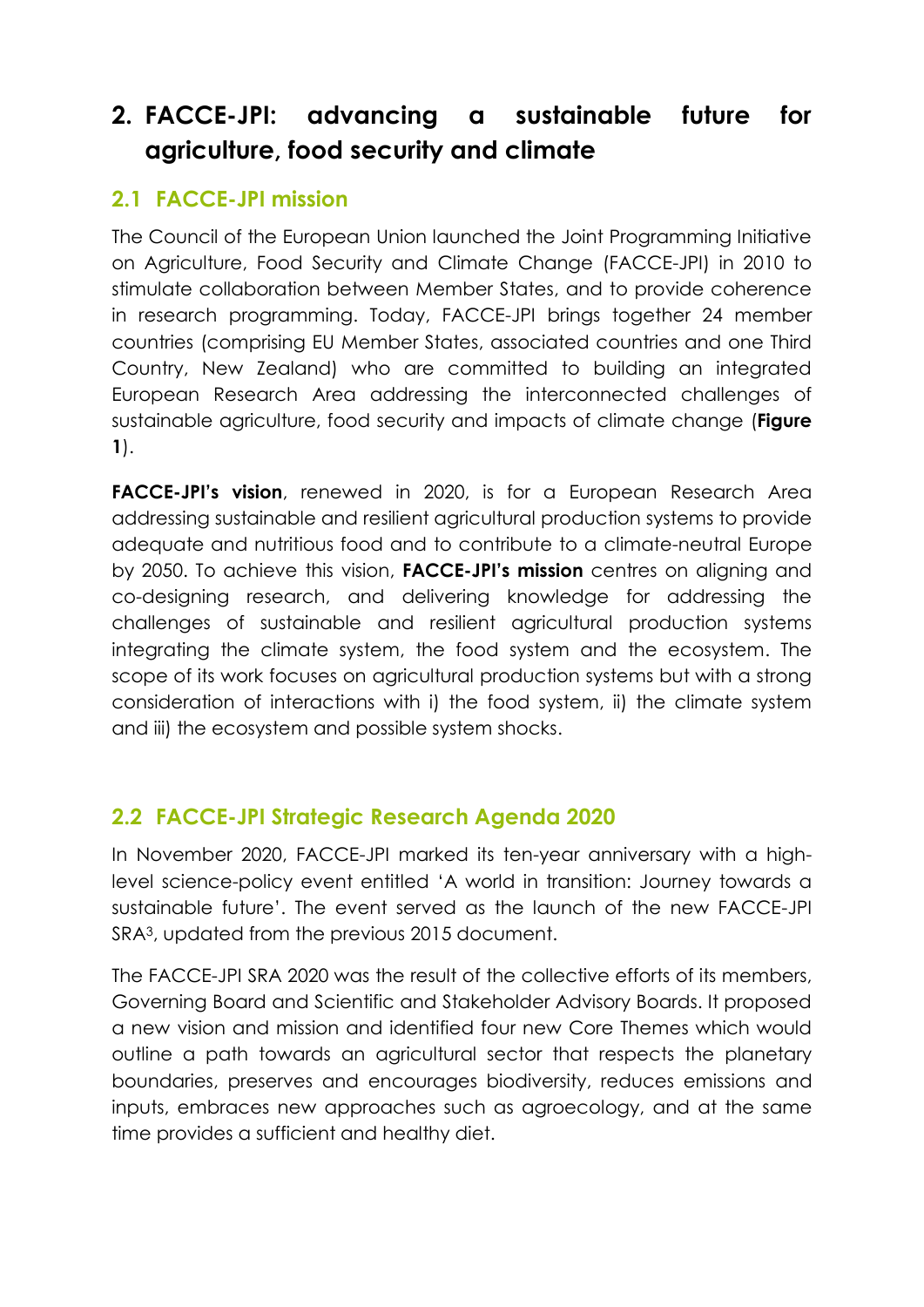**FACCE-JPI addresses challenges in food** security, agriculture and climate change

A key global challenge is to sustainably increase the supply of healthy and nutritious food and other ecosystem services for 9.7 billion inhabitants by 2050, while maintaining economic and social development from limited resources under the pressures imposed by the effects of climate and environmental change.





#### **Figure 1: FACCE-JPI works at the intersection of key societal challenges in food security, agriculture and climate change<sup>3</sup>**

The Core Themes are:

**.** 

- **Core Theme 1:** An agricultural sector that contributes to climate neutrality
- **Core Theme 2:** Sustainable & resilient agriculture
- **Core Theme 3:** Nutrition-sensitive agricultural production for food security
- **Core Theme 4:** Trade-offs and synergies between food production, ecosystems and climate

<sup>&</sup>lt;sup>3</sup> H. Stalb, G. Langthaler, H. McKhann, A. Berndt, P. Gomez, A. Domènech, B. Kuzniar-van der Zee (2020), FACCE-JPI Strategic Research Agenda 2020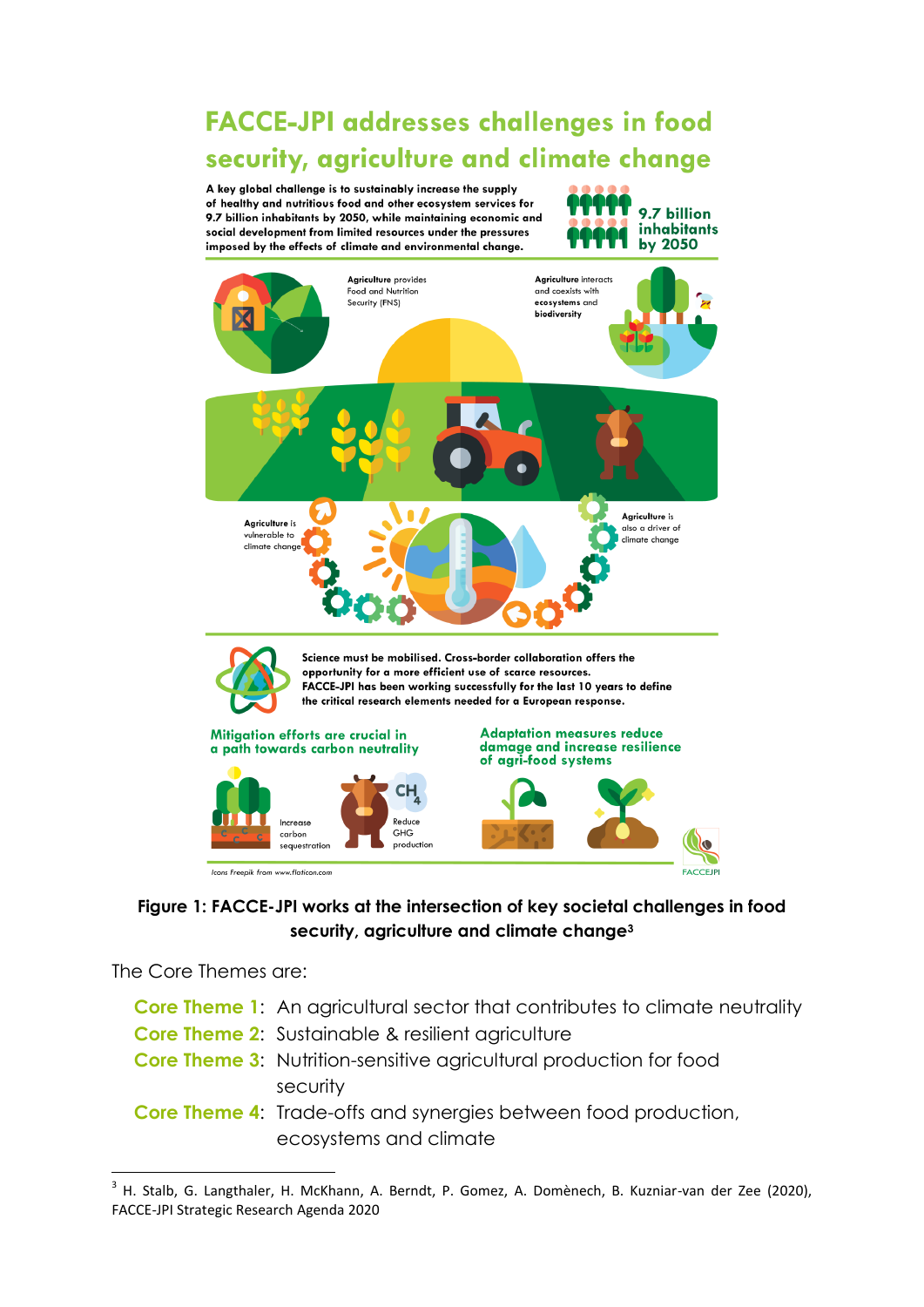Under each Core Theme, a description is provided outlining the background, paradigms, **key research areas**, impact, game changers and links to relevant initiatives, actions and projects.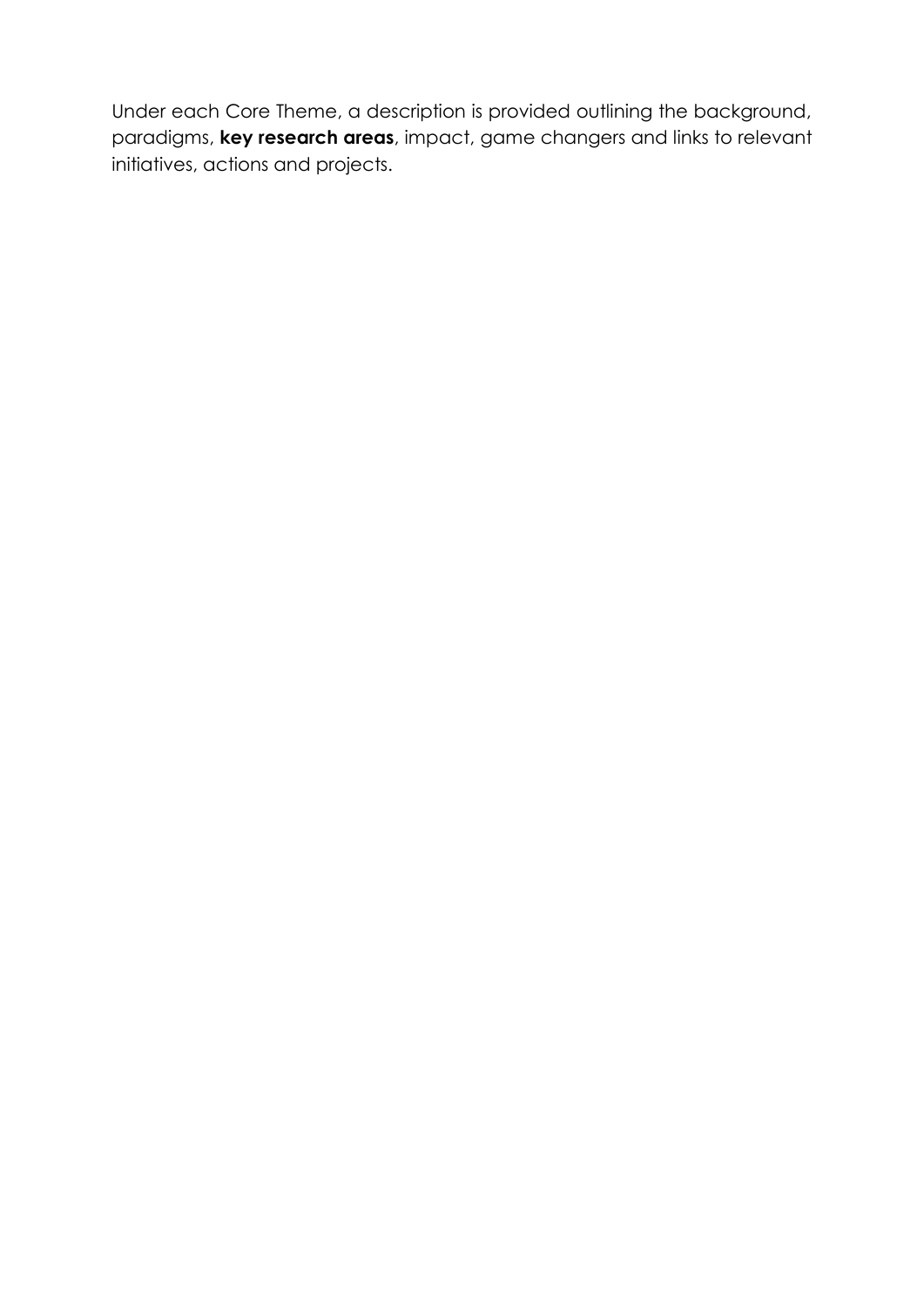## **3. Short-term strategy for agricultural and forestry greenhouse gas monitoring and mitigation**



### **3.1 Introduction**

The FACCE-JPI SRA 2020 provides the framework for developing this strategy on agricultural and forestry GHG monitoring and mitigation. In elaborating needs in the short-term, we analyse the actions required to address the priorities outlined in **Core Theme 1 "An agricultural sector that contributes to climate neutrality"**, within the **lifetime of the FACCE ERA-GAS ERA-NET**.

The scope of the three transnational joint calls already initiated by FACCE ERA-GAS and its partner ERA-NETs was carefully elaborated by the ERA-NET funding partners taking into account several key considerations. Firstly, alignment was ensured with the key research priorities identified by FACCE-JPI. The establishment of FACCE ERA-GAS was indeed proposed by the FACCE-JPI advisory boards (Scientific and Stakeholder) and the subsequent 2016 Joint Co-funded Call directly contributed to Core Theme 5 (Greenhouse gas mitigation) and Core Theme 2 (Environmentally sustainable growth and intensification of agriculture) of the 2012 FACCE-JPI SRA. Secondly, the call scope and themes were informed by a strategic analysis of urgent and emerging needs and scientific developments in the area, including past work. Thirdly, common priorities across Member States were discussed and the added value of transnational research identified. Finally, the political and societal context was considered to ensure coherence with EU policy aims. Similar considerations were taken on board for the **subsequent two Joint Calls** co-organised with our partner ERA-NETs, taking into account also the key synergies between the domains and objectives of the respective ERA-NETs.

### **3.2 Contribution of ERA-GAS funded activities to FACCE research priorities**

To elaborate the short-term needs for this strategy, an analysis was undertaken to determine the extent to which the R&I activities supported through these calls address the new FACCE-JPI SRA, in particular the Key Areas (KAs) identified under Core Theme 1: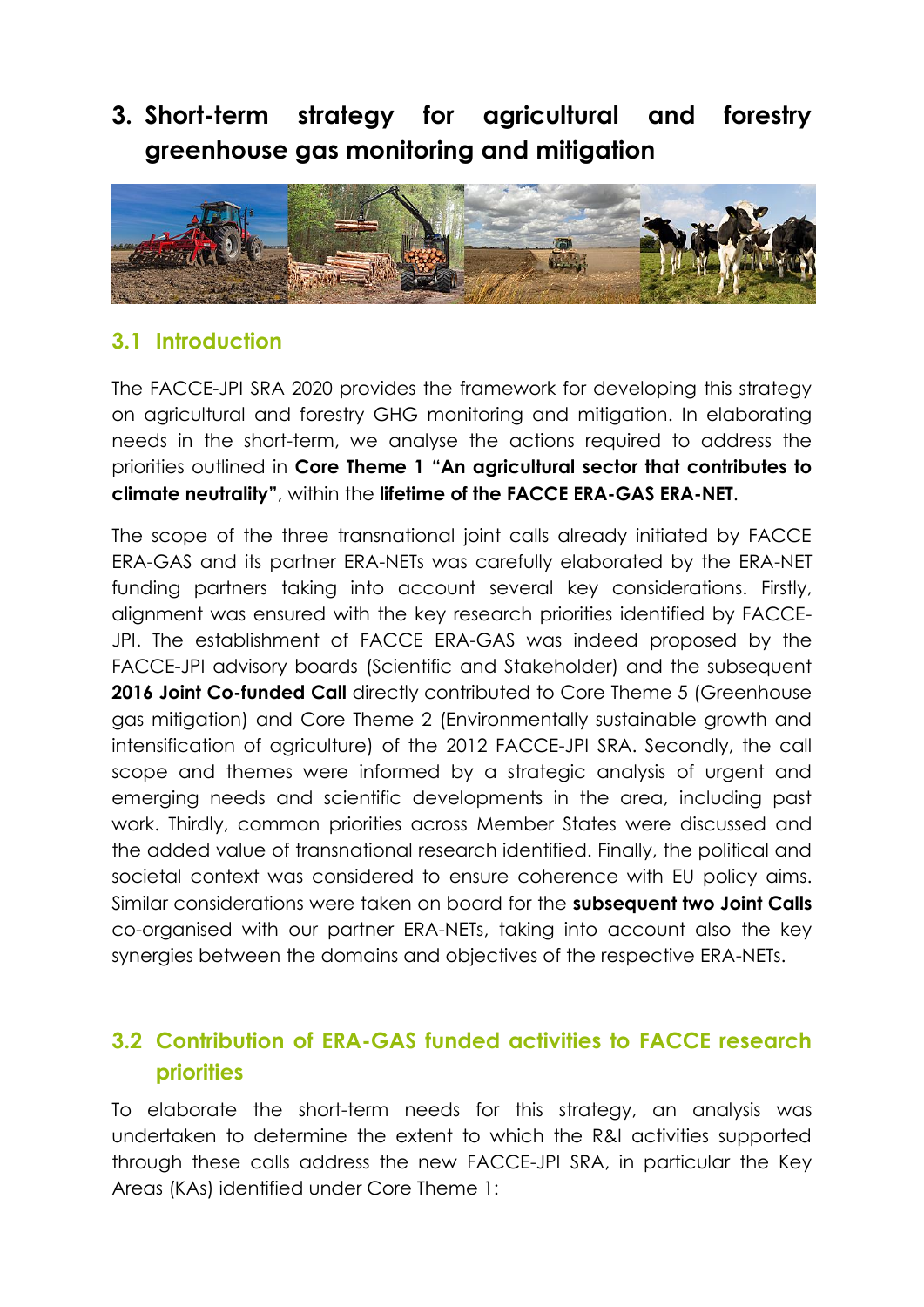- **KA1** Carbon-neutrality of sustainable food systems
- **KA2** Deployment of carbon farming solutions
- **KA3** Reducing carbon footprints through circular biomass chains
- **KA4** Strategies to reduce GHG emissions based on improving understanding of the microbiome of soils and animals
- **KA5** Optimising carbon neutrality through digital technologies
- **KA6** Protection and enhancement of landscape carbon stocks.

**Table 1** shows the contribution of the individual projects funded under the 2016 Joint Co-funded Call (10 projects), the 2018 Joint Call (8 projects) and the 2021 Joint Call (call currently open) to each of the six KAs based on the project thematic areas and expected impacts. It provides a summary of the current state-of-play and short-term focus – the Member State actions undertaken and planned until the end of FACCE ERA-GAS.

The analysis shows that all Key Areas will be addressed through the three Joint Calls and also a good balance between the Key Areas addressed by the projects and funding calls is evident. **KA1** (Carbon-neutrality of sustainable food systems) and **KA2** (Deployment of carbon farming solutions) relate to the 'core business' of FACCE ERA-GAS of enhancing the contribution of the agriculture and forestry production sectors to climate mitigation and are therefore well addressed in the projects funded so far. No projects have yet been funded under KA3 (Reducing carbon footprints through circular biomass chains). However, enhancing circularity in primary production systems was identified as a key priority by the ERA-NET funders participating in the 2021 Joint Call and a clear gap in the scope of projects funded thus far by the respective ERA-NETs. As a result, the entire 2021 Joint Call was dedicated to the topic of circularity in mixed crops and livestock farming systems, with emphasis on climate change mitigation and adaptation. It can therefore be expected that possibly 7-10 projects will be selected for funding in this €16M Joint Call directly addressing **KA3**.

Understanding the role of the microbiome of soils and animals in regulating GHG emissions and developing GHG mitigation strategies based on this intelligence, as captured in **KA4**, is a key tool explored in several of the projects funded so far, especially in reference to the rumen microbiome. **KA5** relating to digital technologies is also well addressed as a key enabler in reducing emissions and enhancing C sinks in the 2016 Joint Call projects. The subsequent close collaboration with the ICT-AGRI 2 ERA-NET and its successor, the ICT-AGRI-FOOD ERA-NET, in the 2018 and 2021 Joint Calls, respectively, has resulted in a high number of projects harnessing the potential of data and digital technology solutions in their research methodologies. **KA6**, relating to protecting and enhancing landscape carbon stocks, was well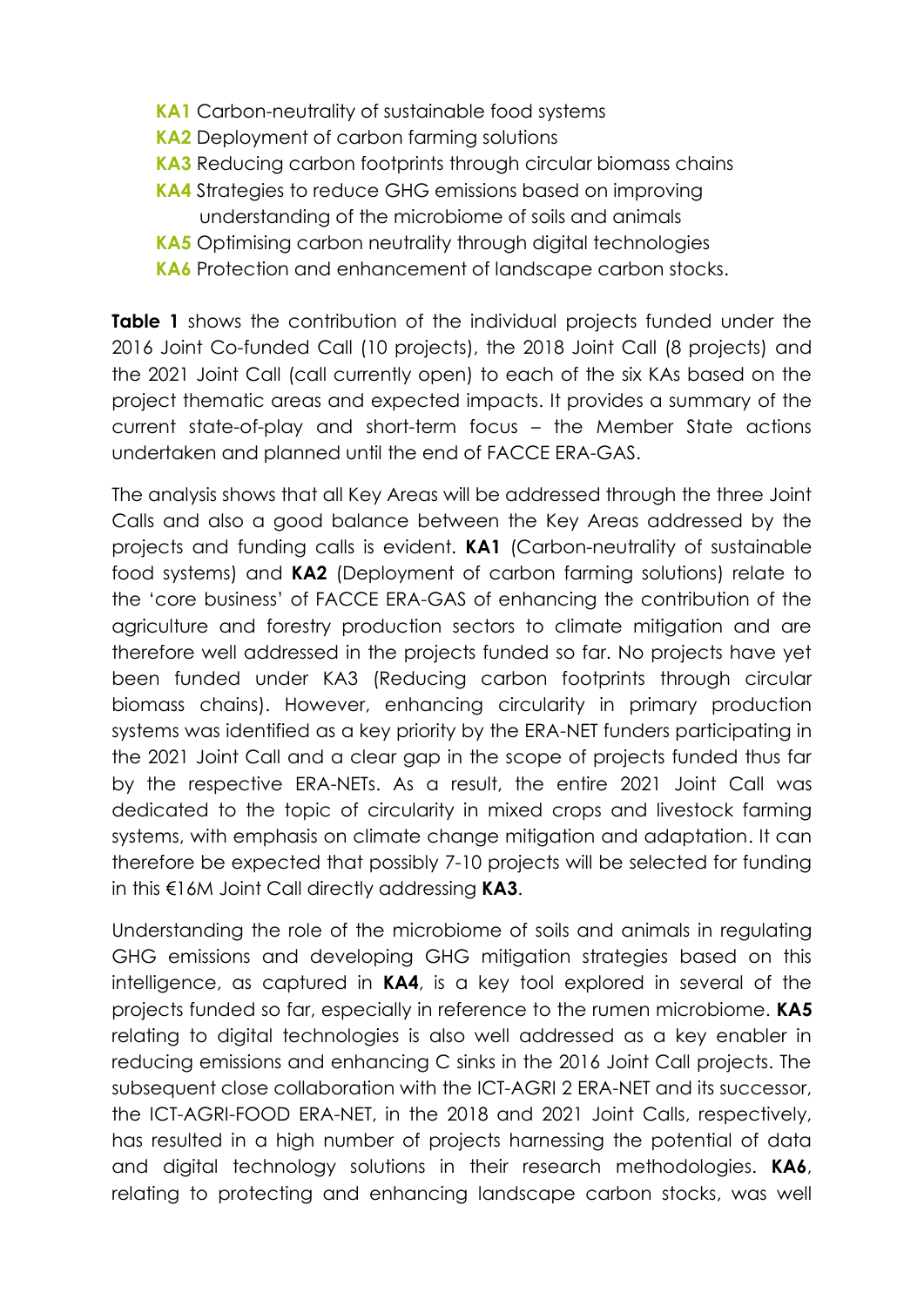|                                                                                                                                         | FACCE-JPI Strategic Research Area 2020 - CORE THEME 1 - Key Areas |                                                      |                                                                                    |                                                                                                                                       |                                                                                |                                                                               |  |  |  |  |
|-----------------------------------------------------------------------------------------------------------------------------------------|-------------------------------------------------------------------|------------------------------------------------------|------------------------------------------------------------------------------------|---------------------------------------------------------------------------------------------------------------------------------------|--------------------------------------------------------------------------------|-------------------------------------------------------------------------------|--|--|--|--|
| FACCE<br>ERA-GAS<br><b>MONITORING &amp; MITIGATION OF GREENHOUSE GASE</b><br><b>FROM AGRI- AND SILVI-CULTURE</b>                        | KA1. Carbon-<br>neutrality of<br>sustainable food<br>systems      | KA2.<br>Deployment of<br>carbon farming<br>solutions | <b>KA3. Reducing</b><br>carbon<br>footprints<br>through circular<br>biomass chains | <b>KA4. Strategies to</b><br>reduce GHG emissions<br>based on improving<br>understanding of the<br>microbiome of soils<br>and animals | <b>KA5. Optimising</b><br>carbon neutrality<br>through digital<br>technologies | <b>KA6. Protection</b><br>and<br>enhancement of<br>landscape<br>carbon stocks |  |  |  |  |
| 2016 Joint Call on "monitoring & mitigation of greenhouse gases from agri- and silvi-culture"                                           |                                                                   |                                                      |                                                                                    |                                                                                                                                       |                                                                                |                                                                               |  |  |  |  |
| 3DForMod                                                                                                                                |                                                                   |                                                      |                                                                                    |                                                                                                                                       |                                                                                |                                                                               |  |  |  |  |
| <b>CEDERS</b>                                                                                                                           |                                                                   |                                                      |                                                                                    |                                                                                                                                       |                                                                                |                                                                               |  |  |  |  |
| <b>FORCLIMIT</b>                                                                                                                        |                                                                   |                                                      |                                                                                    |                                                                                                                                       |                                                                                |                                                                               |  |  |  |  |
| GHG-Manage                                                                                                                              |                                                                   |                                                      |                                                                                    |                                                                                                                                       |                                                                                |                                                                               |  |  |  |  |
| <b>INVENT</b>                                                                                                                           |                                                                   |                                                      |                                                                                    |                                                                                                                                       |                                                                                |                                                                               |  |  |  |  |
| MAGGE-pH                                                                                                                                |                                                                   |                                                      |                                                                                    |                                                                                                                                       |                                                                                |                                                                               |  |  |  |  |
| <b>METHLAB</b>                                                                                                                          |                                                                   |                                                      |                                                                                    |                                                                                                                                       |                                                                                |                                                                               |  |  |  |  |
| PEATWISE                                                                                                                                |                                                                   |                                                      |                                                                                    |                                                                                                                                       |                                                                                |                                                                               |  |  |  |  |
| <b>ResidueGas</b>                                                                                                                       |                                                                   |                                                      |                                                                                    |                                                                                                                                       |                                                                                |                                                                               |  |  |  |  |
| RumenPredict                                                                                                                            |                                                                   |                                                      |                                                                                    |                                                                                                                                       |                                                                                |                                                                               |  |  |  |  |
| 2018 Joint Call on "novel technologies, solutions and systems to reduce greenhouse gas emissions in animal production systems"          |                                                                   |                                                      |                                                                                    |                                                                                                                                       |                                                                                |                                                                               |  |  |  |  |
| CCCfarming                                                                                                                              |                                                                   |                                                      |                                                                                    |                                                                                                                                       |                                                                                |                                                                               |  |  |  |  |
| FarmSustainaBl                                                                                                                          |                                                                   |                                                      |                                                                                    |                                                                                                                                       |                                                                                |                                                                               |  |  |  |  |
| GrassToGas                                                                                                                              |                                                                   |                                                      |                                                                                    |                                                                                                                                       |                                                                                |                                                                               |  |  |  |  |
| GrASTech                                                                                                                                |                                                                   |                                                      |                                                                                    |                                                                                                                                       |                                                                                |                                                                               |  |  |  |  |
| M4Models                                                                                                                                |                                                                   |                                                      |                                                                                    |                                                                                                                                       |                                                                                |                                                                               |  |  |  |  |
| <b>MELS</b>                                                                                                                             |                                                                   |                                                      |                                                                                    |                                                                                                                                       |                                                                                |                                                                               |  |  |  |  |
| MilKey                                                                                                                                  |                                                                   |                                                      |                                                                                    |                                                                                                                                       |                                                                                |                                                                               |  |  |  |  |
| <b>SEASOLUTIONS</b>                                                                                                                     |                                                                   |                                                      |                                                                                    |                                                                                                                                       |                                                                                |                                                                               |  |  |  |  |
| 2021 Joint Call on "circularity in mixed crops and livestock farming systems with emphasis on climate change mitigation and adaptation" |                                                                   |                                                      |                                                                                    |                                                                                                                                       |                                                                                |                                                                               |  |  |  |  |
| €16M funding call currently open for<br>proposals                                                                                       |                                                                   |                                                      |                                                                                    |                                                                                                                                       |                                                                                |                                                                               |  |  |  |  |

**Table 1: Contribution of FACCE ERA-GAS funded projects and the 2021 Joint Call to the Key Areas of Core Theme 1 of the FACCE-JPI Strategic Research Agenda 2020**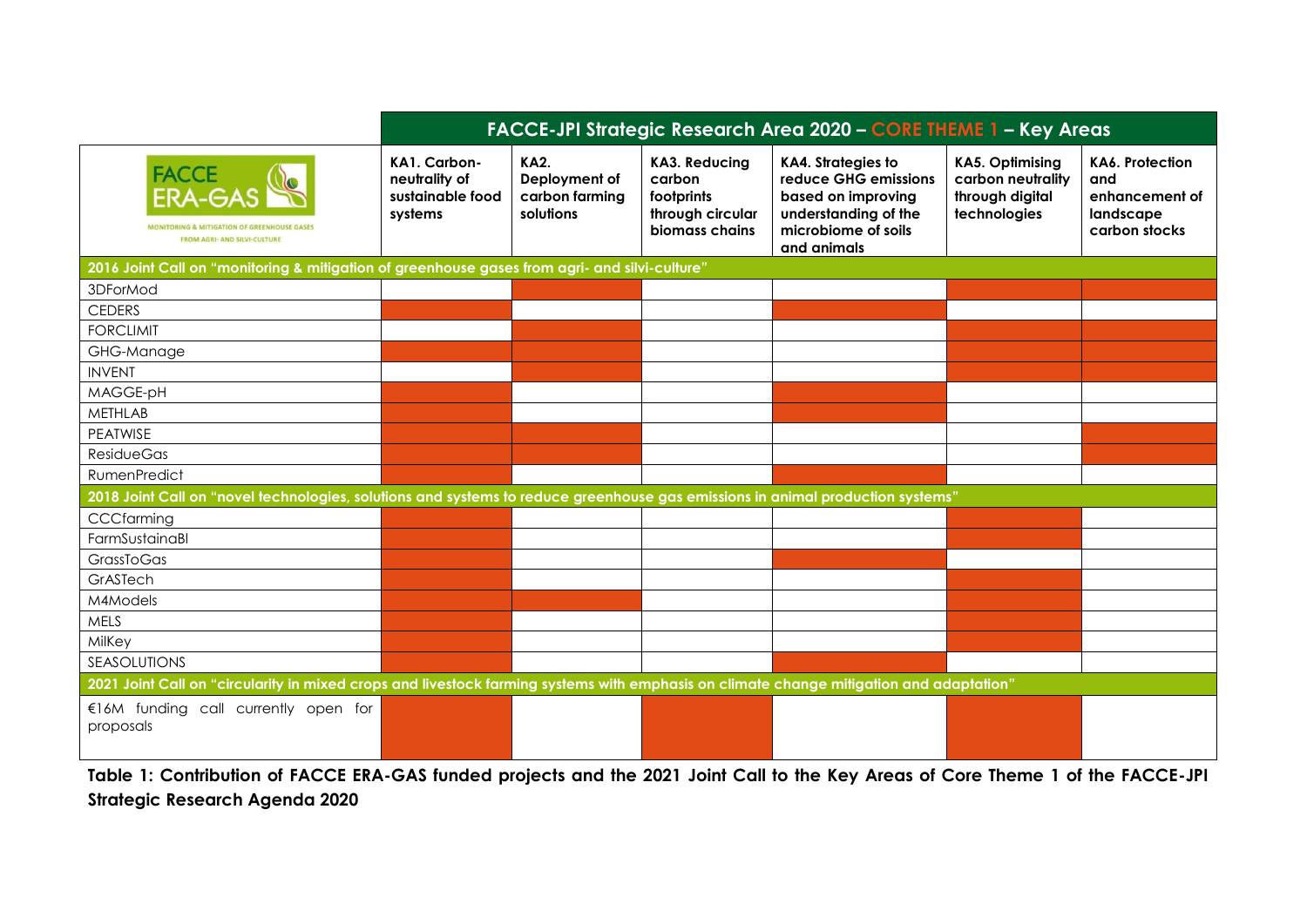addressed by the projects funded under the 2016 Joint Call, including one project (PEATWISE) which explores the wise use of drained peatlands, a particular focus of this KA.

### **3.3 Short-term priority areas of action**

The conclusion we can draw from this analysis is that the strategic alignment and research prioritisation conducted by Member States when designing and implementing joint calls has been successful in addressing the top priority research areas that can help us to achieve climate-neutrality in agriculture, as identified in 2020 by FACCE-JPI. The short-term strategy for agricultural and forestry greenhouse gas monitoring and mitigation will therefore focus on the following **three key areas of action**.

Firstly, between now and the end of FACCE ERA-GAS, the consortium will continue to provide **on-going support to the funded projects** to ensure that research results are captured, valorised and disseminated. This will help to enhance adoption of GHG innovations (technologies, inventory improvements, etc.) along the innovation chain. It will include presentations to key stakeholders, including policymakers, towards the end of the project lifetimes (e.g. Final Research Programme Meeting of the 2016 Joint Call funded projects). Targeted monitoring and evaluation activities at mid- and end-term will also assess progress against key indicators relating to project outputs (e.g. publications, patents or pilots), outcomes (e.g. new partnerships or knowledge on technologies) and impacts (e.g. for the research community, policy or regulation, see PEATWISE Policy Brief<sup>4</sup> as an example). This work will culminate in an Impact Assessment Report in Month 70 (D4.2) which will evaluate impact at both project and aggregated project level within the lifetime of FACCE ERA-GAS.

Secondly, FACCE ERA-GAS will put a strong focus on **developing human capital**, with particular attention given to early career researchers. This entails exploring ways to support these GHG researchers in acquiring new competencies and skills, learning about and applying innovative ideas and managing their career. Already a FACCE ERA-GAS Early Career Researcher Summer School on GHG monitoring and mitigation in agriculture and forestry was held in June 2019 in the Netherlands and a FACCE ERA-GAS GHG Research Breakfast Club has been established.

**<sup>.</sup>** 4 <https://www.eragas.eu/en/show/ERA-GAS-PEATWISE-policy-brief.htm>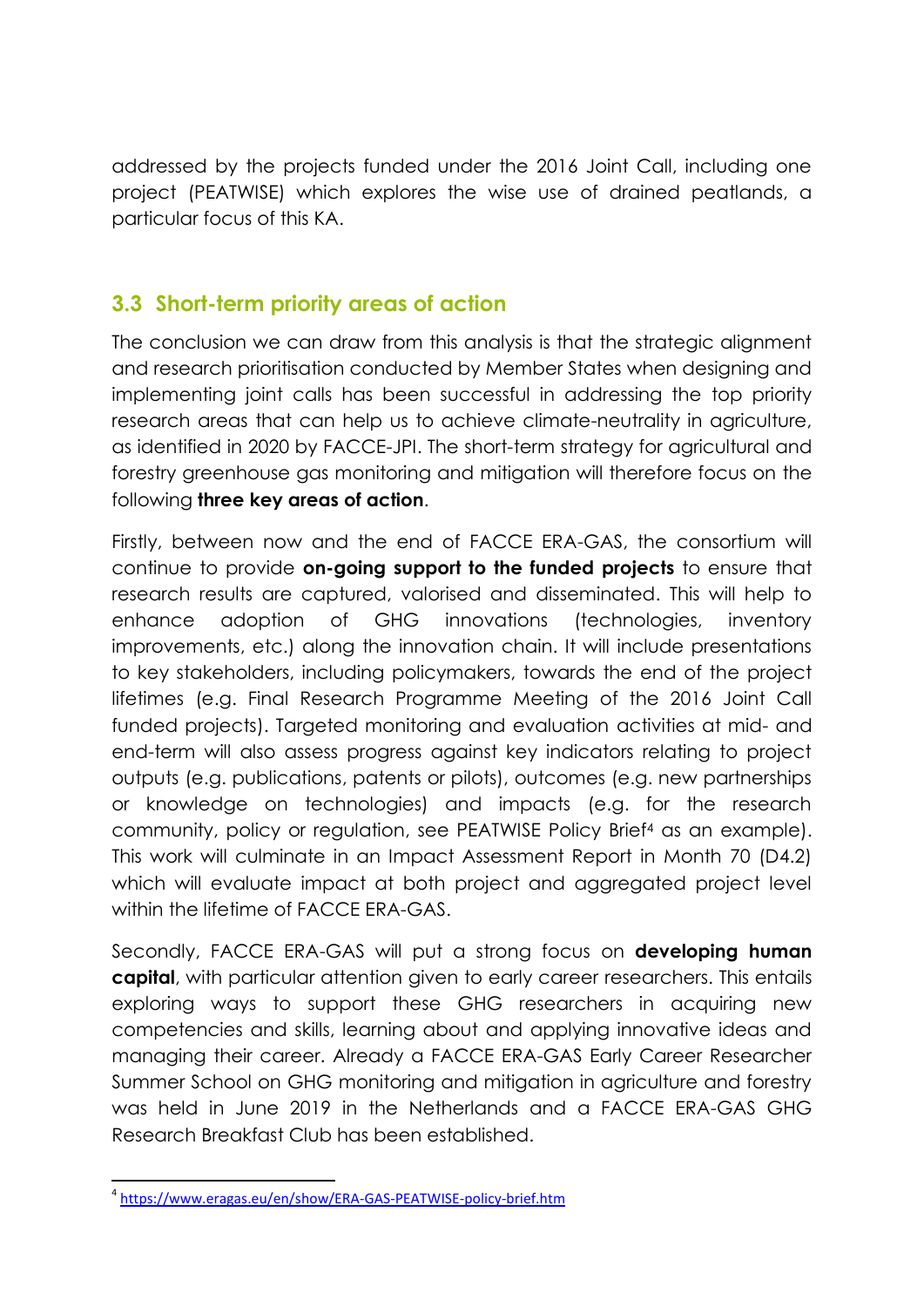The Breakfast Club is an initiative targeted at post-doctoral researchers and PhD students which includes presentations from eminent scientists on cutting edge research topics related to GHG monitoring and mitigation from agriculture and forestry, and career development presentations. It has been hugely successful so far, attracting on average 260 registrations per online event from 37 countries in the EU and around the world and will continue to be a priority action in ERA-GAS.

Finally, the FACCE ERA-GAS consortium will **explore and open up new areas of focus**. Table 1 shows that although there is a strong and balanced representation of the Key Areas in the funded projects and funding calls, some Key Areas have not been comprehensively addressed since the 2016 Joint Call and these projects will end in the coming 12 months. Therefore, a particular focus will be to identify priorities in addressing these areas, as elaborated in the long-term strategy in the next section.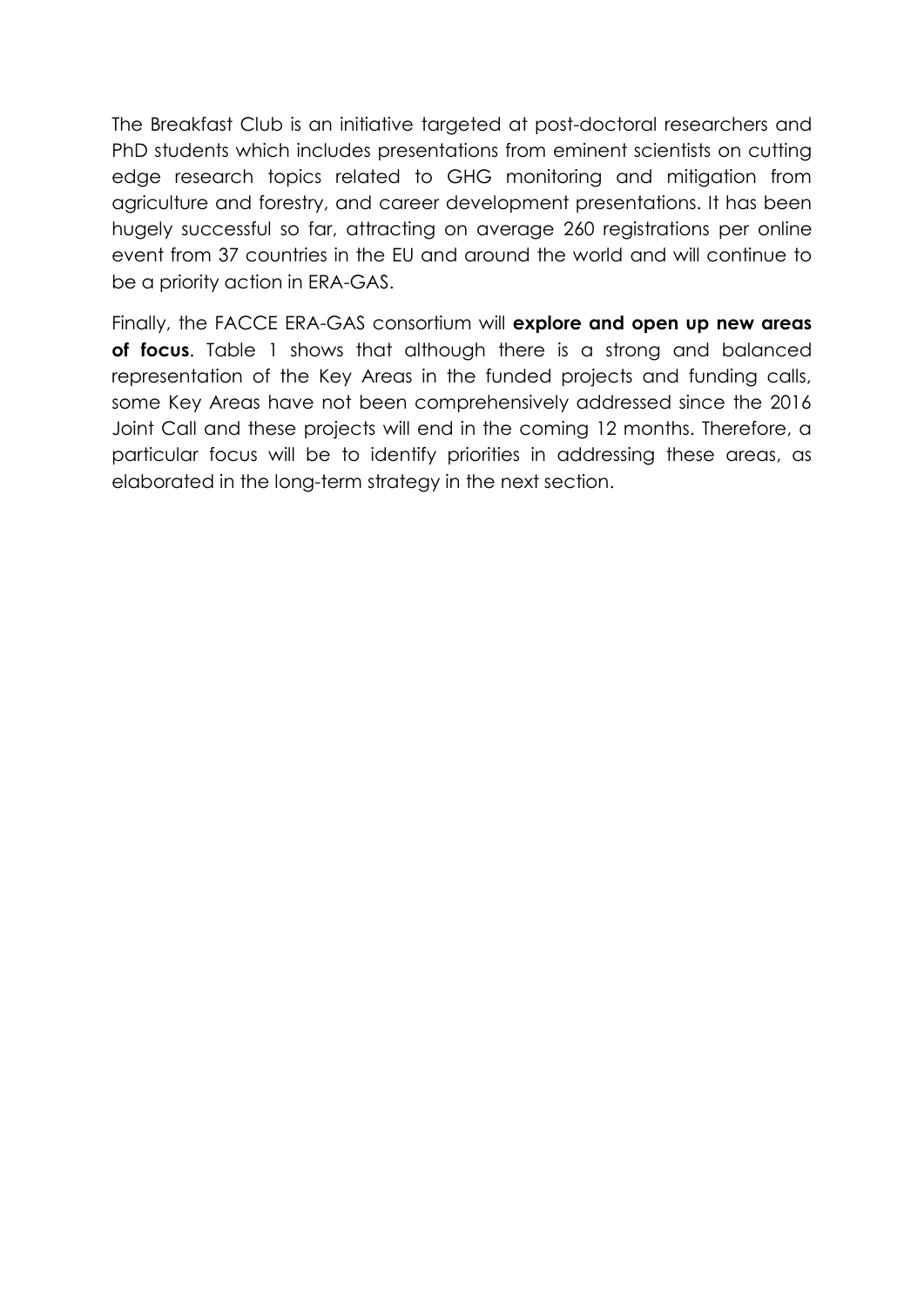**4. Long-term strategy for agricultural and forestry greenhouse gas monitoring and mitigation**



#### **4.1 Introduction**

On 2 February 2021, the European Commission announced the formal launch of the new EU Framework Programme for Research and Innovation, Horizon Europe under the Portuguese Presidency. With a budget of €95.5 billion, this ambitious R&I programme will run from 2021 to 2027. It includes many novelties in terms of its instruments, approach and infrastructure to maximise the impact of the projects funded. Chief among these new elements are the five new **Missions**, which are sets of measures to achieve bold, inspirational and measurable goals within a set timeframe. There is also a new objectivedriven and more ambitious approach to **Partnerships**, involving the European Commission, public and private partners in concerted R&I initiatives.

The development of the Horizon Europe programme has heralded a new level of ambition for how R&I can support a green, healthy, digital and inclusive Europe. It also inspires Member States to adopt new approaches and priorities in their national and regional R&I funding programmes. This long-term strategy for agricultural and forestry greenhouse gas monitoring and mitigation needs to be cognisant of the priority actions of Horizon Europe, to ensure that coordinated Member State activities in this area can leverage opportunities for synergy and alignment with Horizon Europe and avoid duplication of efforts. It will also be important to identify and work to address important gaps in European R&I, in particular where coordination of programmes across Europe is needed. As in the short-term strategy, the FACCE-JPI SRA 2020 provides the basis for identifying long-term priorities, thus ensuring that FACCE ERA-GAS advances FACCE-JPI core objectives agreed by its Members, Governing Board and Advisory Boards. The timeframe considered will be the same as that of the FACCE-JPI SRA, **2020 – 2027**, which also aligns with the Horizon Europe funding programme. For ease of reference, a summary of the main gaps and long-term priorities identified in the following sections of this long-term strategy is provided in **Table 2.**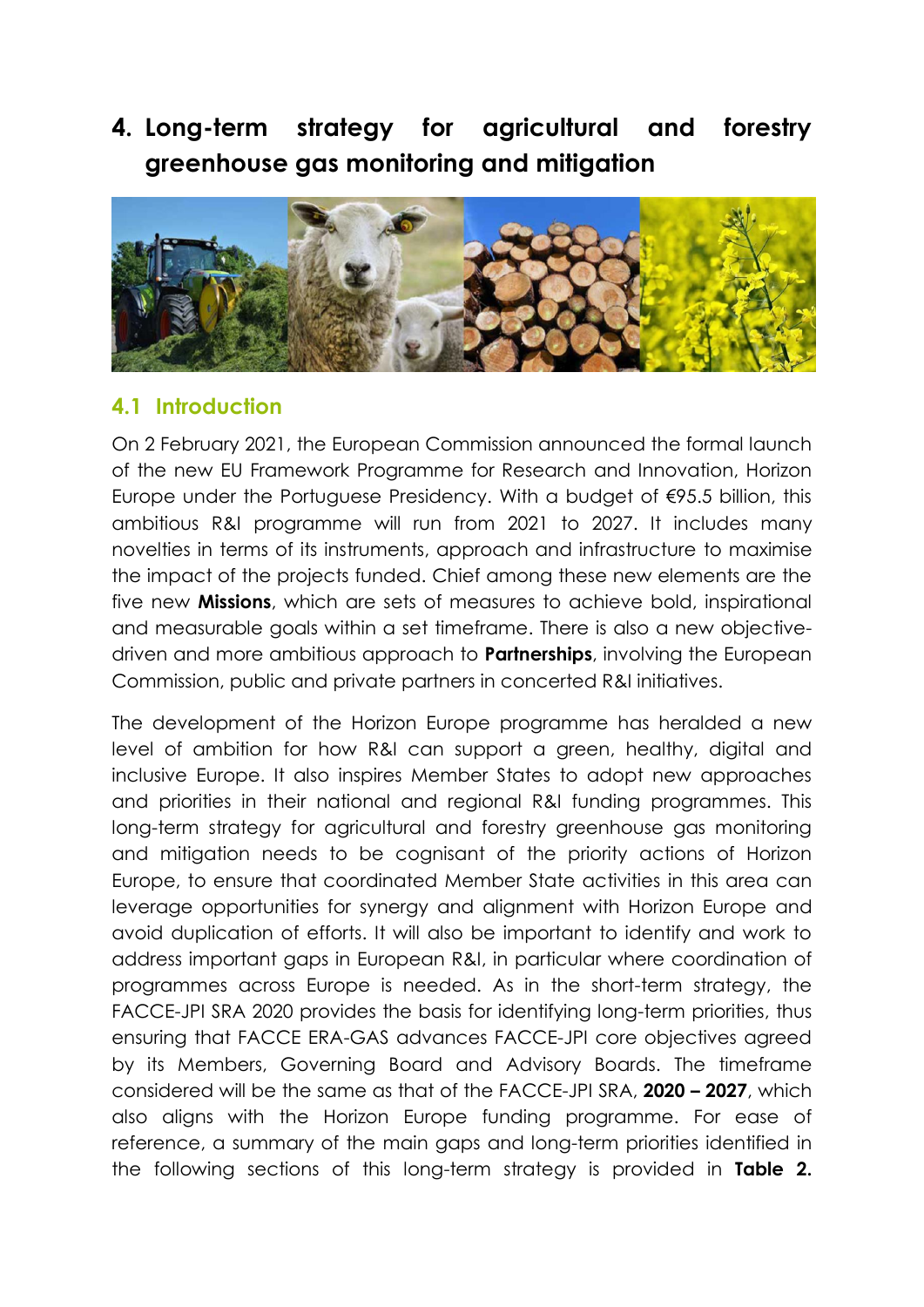|                                                                       | FACCE-JPI Strategic Research Area 2020 - CORE THEME 1 - Key Areas                                                                                                                                                      |                                                                                                                                                                                                   |                                                                                                                                                                                |                                                                                                                                                                                                                     |                                                                                                                                                                                                                                                                                       |                                                                                                                                                                                                                                                                                                                                        |  |  |  |
|-----------------------------------------------------------------------|------------------------------------------------------------------------------------------------------------------------------------------------------------------------------------------------------------------------|---------------------------------------------------------------------------------------------------------------------------------------------------------------------------------------------------|--------------------------------------------------------------------------------------------------------------------------------------------------------------------------------|---------------------------------------------------------------------------------------------------------------------------------------------------------------------------------------------------------------------|---------------------------------------------------------------------------------------------------------------------------------------------------------------------------------------------------------------------------------------------------------------------------------------|----------------------------------------------------------------------------------------------------------------------------------------------------------------------------------------------------------------------------------------------------------------------------------------------------------------------------------------|--|--|--|
| <b>FACCE</b><br><b>ERA-GAS</b><br><b>FROM AGRI- AND SILVI-CULTURE</b> | KA1. Carbon-<br>neutrality of<br>sustainable food<br>systems                                                                                                                                                           | KA2. Deployment of<br>carbon farming<br>solutions                                                                                                                                                 | <b>KA3. Reducing</b><br>carbon footprints<br>through circular<br>biomass chains                                                                                                | <b>KA4. Strategies to</b><br>reduce GHG<br>emissions based on<br>improving<br>understanding of<br>the microbiome of<br>soils and animals                                                                            | <b>KA5. Optimising</b><br>carbon neutrality<br>through digital<br>technologies                                                                                                                                                                                                        | KA6. Protection and<br>enhancement of<br>landscape carbon<br>stocks                                                                                                                                                                                                                                                                    |  |  |  |
| <b>Addressed to Date?</b>                                             | Addressed<br>comprehensively                                                                                                                                                                                           | Addressed in depth<br>in 2016 call - less so<br>since then                                                                                                                                        | Will be addressed<br>through 2021 call                                                                                                                                         | Addressed<br>comprehensively                                                                                                                                                                                        | Addressed<br>comprehensively                                                                                                                                                                                                                                                          | Addressed in depth<br>in 2016 call - less so<br>since then                                                                                                                                                                                                                                                                             |  |  |  |
| <b>Long-term Priorities</b>                                           | Ensure proposed<br>European<br>Partnership on<br>Agroecology takes<br>climate mitigation<br>objectives into<br>consideration<br>Feed into work and<br>priorities of SCAR<br>CWG on<br>Sustainable Animal<br>Production | Soil aspects can be<br>comprehensively<br>addressed by EJP<br>Soil and the Soil<br>Health and Food<br>Mission<br>Instigate a dialogue<br>to identify research<br>needs in the area of<br>forestry | Support, valorise<br>and assess impact<br>of projects funded<br>under the 2021<br>Joint Call<br>Support work of<br>European<br>Partnership for<br>Circular Bio-based<br>Europe | Soil Microbiome to<br>be addressed as<br>part of EJP Soil<br>Work of IBF Working<br>Group on Food<br>System Microbiome<br>Unlocking potential<br>through piloting<br>and demonstrating<br>microbiome<br>innovations | Support, valorise<br>and assess impact<br>of projects funded<br>under the 2021<br>Joint Call<br>Align and feed into<br>the work of the ICT-<br><b>AGRI-FOOD ERA-</b><br><b>NET</b><br>Align and inform<br>the development<br>of the European<br>Partnership on<br>Agriculture of data | Soil aspects can be<br>comprehensively<br>addressed by EJP<br>Soil and the Soil<br>Health and Food<br>Mission<br>Instigate a dialogue<br>to identify research<br>needs in the area<br>of forestry<br>Promote holistic<br>view of sustainable<br>land management<br>amongst early<br>career researchers<br>and assess research<br>needs |  |  |  |
| Long-term Priorities -<br><b>Cross Cutting</b>                        | Role of citizens/consumers and social innovation<br>Trade-offs and co-benefits<br>Global cooperation and leadership                                                                                                    |                                                                                                                                                                                                   |                                                                                                                                                                                |                                                                                                                                                                                                                     |                                                                                                                                                                                                                                                                                       |                                                                                                                                                                                                                                                                                                                                        |  |  |  |

**Table 2: Summary of main gaps and long-term priorities identified in addressing Key Areas of Core Theme 1 of the FACCE-JPI Strategic Research Agenda 2020**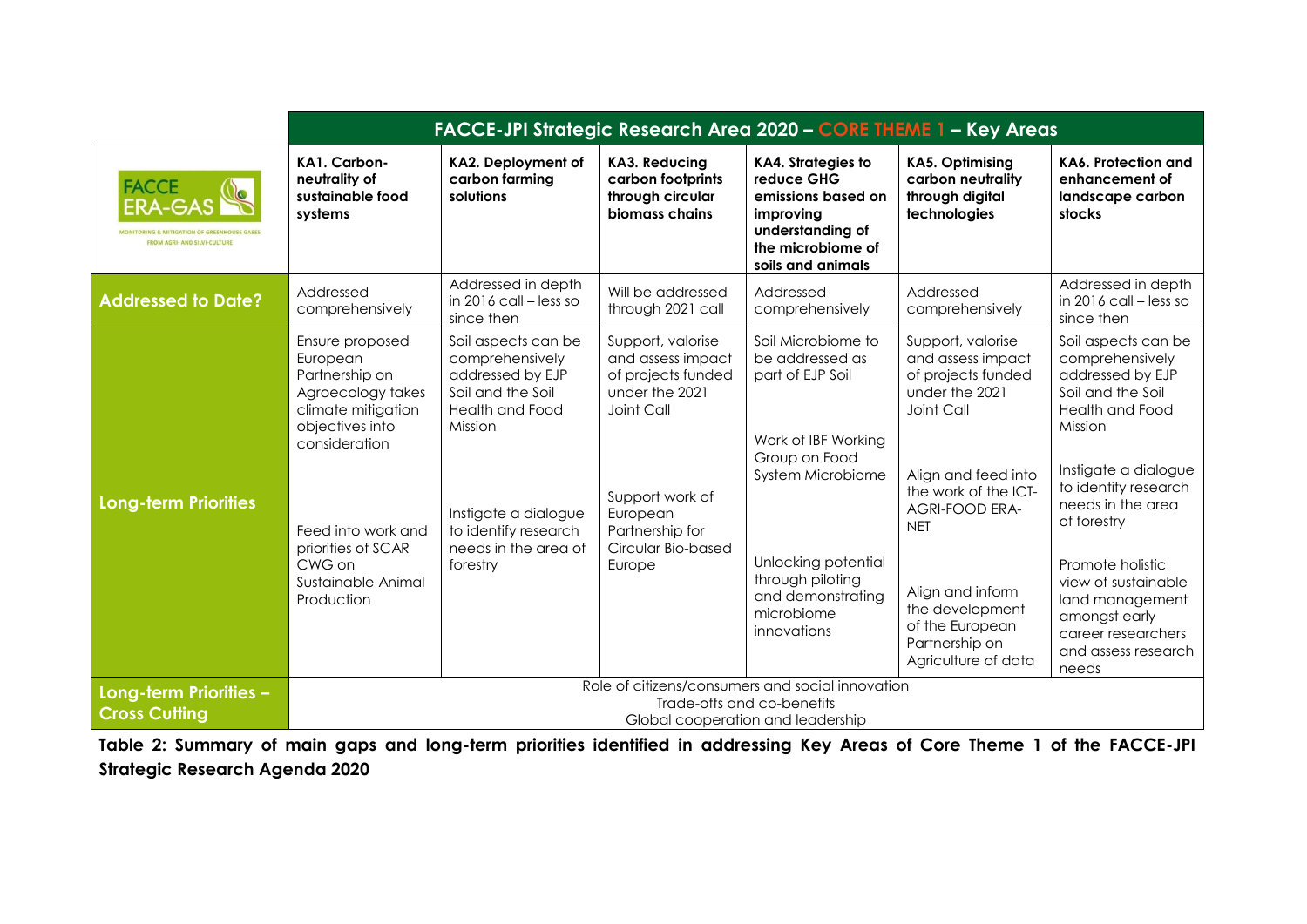#### **4.2 Gaps to be addressed**

**Table 1** highlights the contribution of FACCE ERA-GAS funded projects and funding calls to the Key Areas of Core Theme 1 of the FACCE-JPI SRA 2020, but it also points towards areas that received less attention overall. These areas could be the focus of future Member State joint actions and initiatives to address important gaps and strengthen the European Research Area. Actions could include joint programming and alignment activities, funding calls, networking structures, common strategic research agendas, workshops, seminars or training events.

In developing the 2018 and 2021 Joint Calls, a strong collaboration was built with other ERA-NETs, in particular ERA-NET SusAn, in the area of sustainable animal production. As a result, **KA2** (Deployment of carbon farming solutions) and **KA6** (Protection and enhancement of landscape carbon stocks) have not been comprehensively addressed since the 2016 Joint Call. Nonetheless, carbon farming solutions and protection and enhancement of landscape carbon stocks are crucial elements of any long-term roadmap for decarbonisation and climate-neutrality. Practices that promote carbon sequestration in managed land represent biological negative emission technologies which can support domestic climate change policies and boost soil health5.

Two key areas for consideration are climate mitigation and monitoring in soils and forests. In terms of **soils**, there are major initiatives underway or planned that aim to address this topic directly. The European Joint Programme Cofund on Agricultural Soil Management (**EJP Soil**), comprising 26 partner organisations from 24 countries, is tackling key societal challenges including climate change and soil carbon sequestration. It will include activities addressing peatland, which was identified as a focus of KA6 by FACCE-JPI. Furthermore, one of the proposed **Mission areas** under Horizon Europe is on **Soil Health & Food.** It will develop a portfolio of actions to ensure "75% of soils are healthy by 2030", including agricultural and forest soils. Therefore, concerted action by Member States on soils & climate change is already underway or planned and no obvious additional actions can be identified at this time.

**<sup>.</sup>** <sup>5</sup> Keith Paustian, Sarah Collier, Jeff Baldock, Rachel Burgess, Jeff Creque, Marcia DeLonge, Jennifer Dungait, Ben Ellert, Stefan Frank, Tom Goddard, Bram Govaerts, Mike Grundy, Mark Henning, R. César Izaurralde, Mikuláš Madaras, Brian McConkey, Elizabeth Porzig, Charles Rice, Ross Searle, Nathaniel Seavy, Rastislav Skalsky, William Mulhern & Molly Jahn (2019) Quantifying carbon for agricultural soil management: from the current status toward a global soil information system, Carbon Management, 10:6, 567-587, DOI: 10.1080/17583004.2019.1633231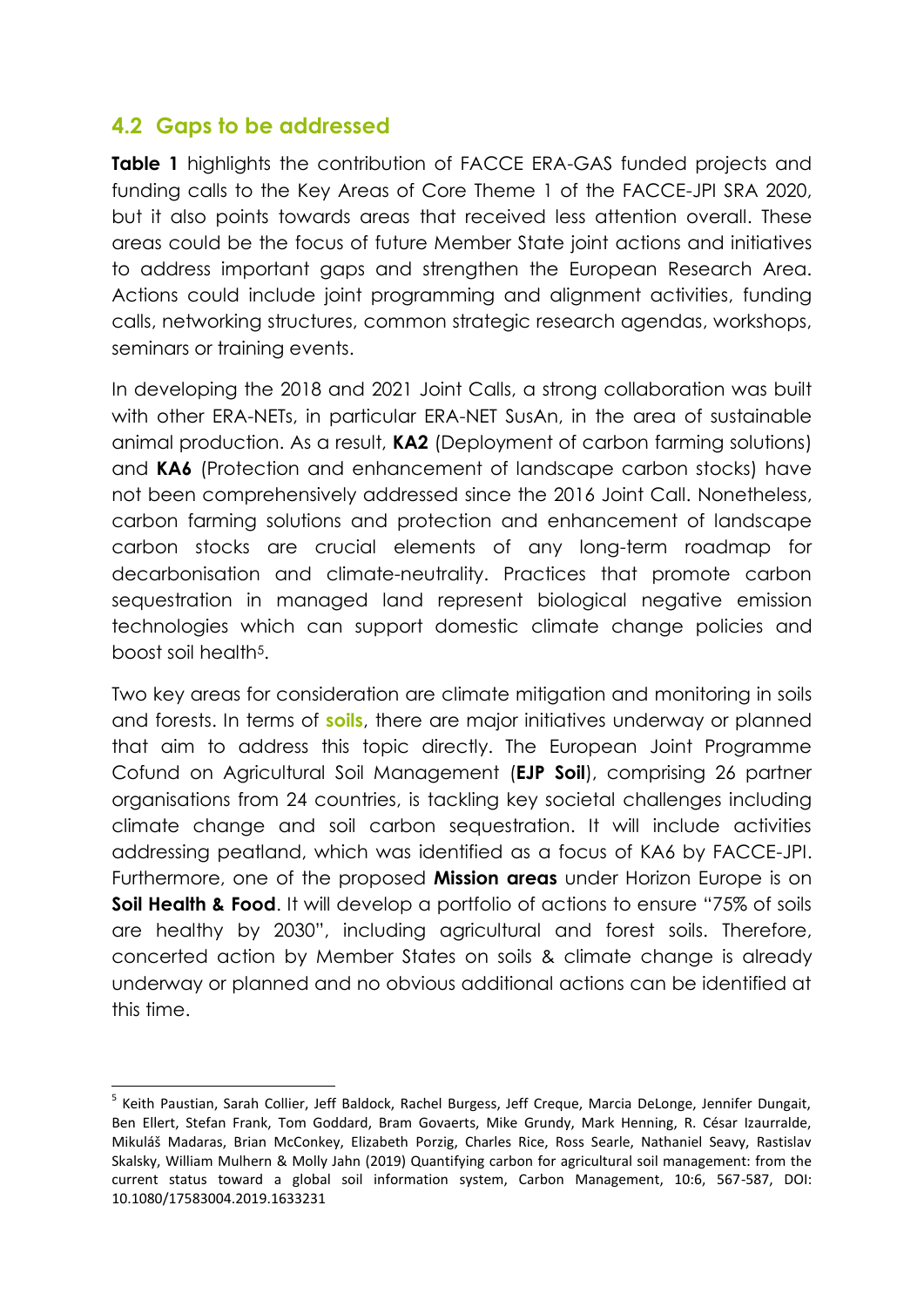In the area of **forestry**, the 2021 Joint Call includes agroforestry within its scope, however projects dedicated specifically to forestry have not been funded since the 2016 Joint Call, when three projects were selected (3DForMod, FORCLIMIT and INVENT). There have been several ERA-NETs funded on forestry (ForestValue, SUMFOREST, WoodWisdom-Net+, FORESTERRA and WoodWisdom-Net 2), however only ForestValue is still running (expected to end in September 2022). A proposed topic in the draft Horizon Europe 2021-2022 Work Programme has been included to fund a Coordination and Support Action on "Strengthening the European forestbased research and innovation ecosystem". However, forestry would seem to represent a gap in the longer-term plans for coordinated Member State actions. To address this gap in the shorter term, there is a need to **instigate a dialogue** with forestry researchers, stakeholders and Member State representatives to identify research needs in this area and inform potential future action. This will provide a key building block for future pan-European actions in this area.

Discussing climate mitigation and monitoring in agricultural soils and forestry within European landscapes raises the topic of the **multi-functionality of landbased systems**. Landscapes have been described as multi-functional through their simultaneous support of habitat, productivity, regulatory, social, and economic functions<sup>6</sup>. A holistic view is needed to see the linkages between climate regulation and other land functions, as well as across land uses. Such a bird's eye could bring together perspectives relating to **planning** how we can sustainably manage our land to meet multiple policy objectives and **solving ingrained issues**. To promote a **more holistic view of sustainable land management**, the concept could be presented and promoted among **early career researchers** as the future scientific leaders in the area, prompting them to bring new perspectives into their research and enhance interdisciplinarity. In the longer term, efforts would be required to identify ongoing efforts and promising approaches in this field and **potential research needs**.

#### **4.3 Alignment with existing and planned actions**

 $\overline{a}$ 

For the Key Areas targeted recently by FACCE ERA-GAS funding calls, the focus should be on continuing critical work in these areas and aligning with and informing other relevant on-going or planned initiatives.

 $6$  Mander Ü, Helming K, Wiggering H. 2007. Multifunctional land use: meeting future demands for landscape goods and services. In: Mander Ü, Wiggering H, Helming K (eds). Multifunctional Land Use. Springer. Berlin, Heidelberg. P 1–13.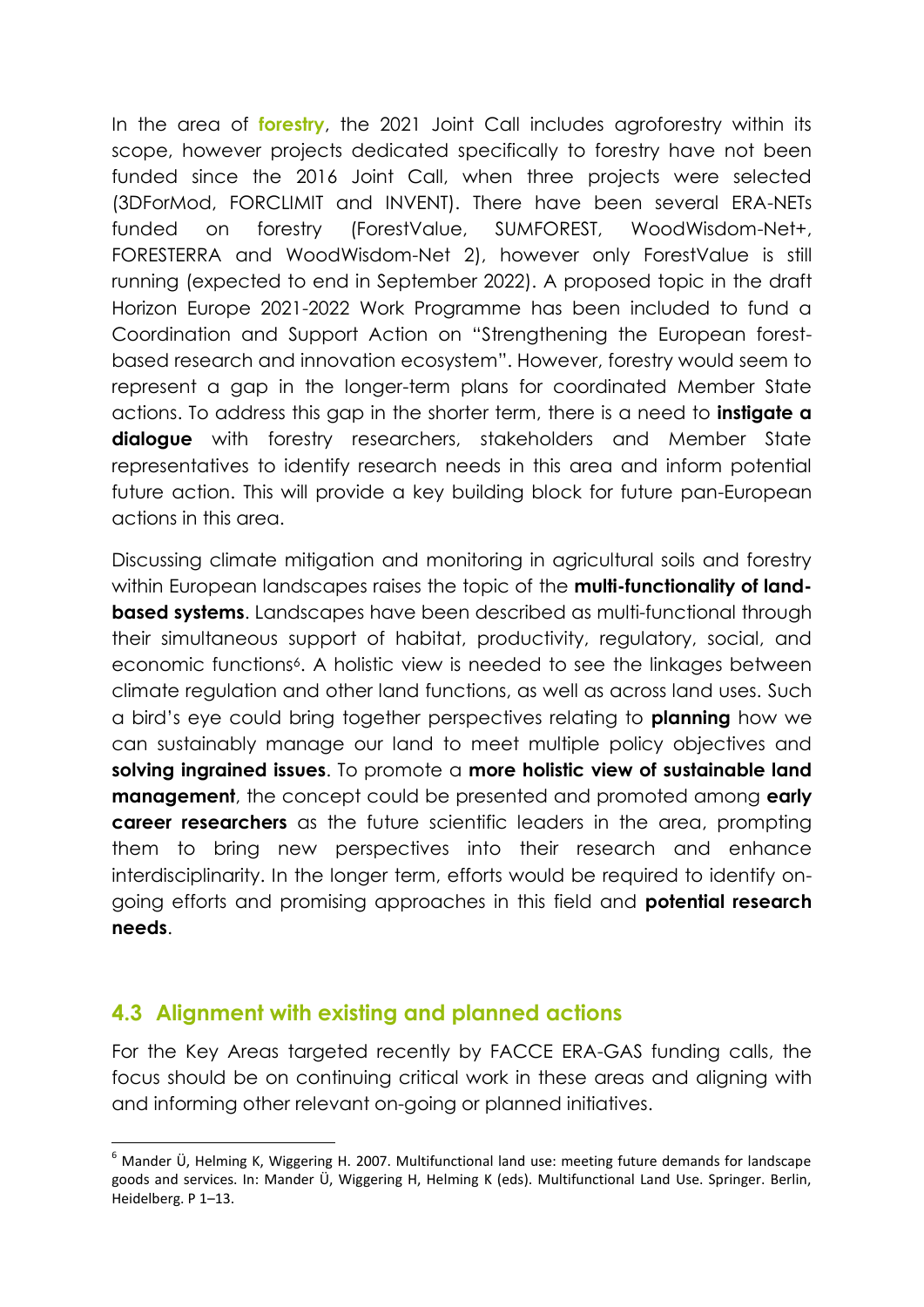Long-term priorities under **KA1, Carbon-neutrality of sustainable food systems**, are:

- Ensuring the proposed **European Partnership on Agroecology** (accelerating farming systems transition: agroecology living labs and research infrastructures) takes climate mitigation objectives into consideration to ensure co-benefits. The SCAR Strategic Working Group on Agroecology is already working towards this Partnership and has overlaps with ERA-GAS in terms of membership. Therefore, synergies can be readily highlighted.
- Feeding into the work and priorities of the **SCAR Collaborative Working Group on Sustainable Animal Production**.

Long-term priorities under **KA3, Reducing carbon footprints through circular biomass chains**, are:

- Supporting, valorising and assessing the impact of the projects funded under the **2021 Joint Call**
- Supporting the work of the **European Partnership for a Circular Biobased Europe**, in particular in relation to enhancing the circularity of feedstock production systems.

Under **KA4, Strategies to reduce GHG emissions based on improving understanding of the microbiome of soils and animals**, there are on-going or planned actions involving Member States of key relevance to the topic:

- The soil microbiome constitutes an important aspect of the key targets of **EJP Soil**, in particular the target relating to 'soils, environment and ecosystems services'
- The International Bioeconomy Forum, **IBF**, has a Working Group on the "Food System Microbiome" aimed at understanding the complexity and benefits of microbiome in the context of food systems.

The Horizon Europe Work Programme will also fund projects in the area of the microbiome. Therefore, it would appear that the microbiome is mainstreamed in both EU and Member State R&I actions. Future priorities could include unlocking its potential in agriculture and forestry, in particular through **piloting and demonstrating** microbiome innovations.

Long-term priorities under **KA5, Optimising carbon neutrality through digital technologies**, are:

- Supporting, valorising and assessing the impact of the projects funded under the **2021 Joint Call**
- Aligning and feeding into the work of the ICT-AGRI-FOOD ERA-NET, which has overlaps in terms of membership with FACCE ERA-GAS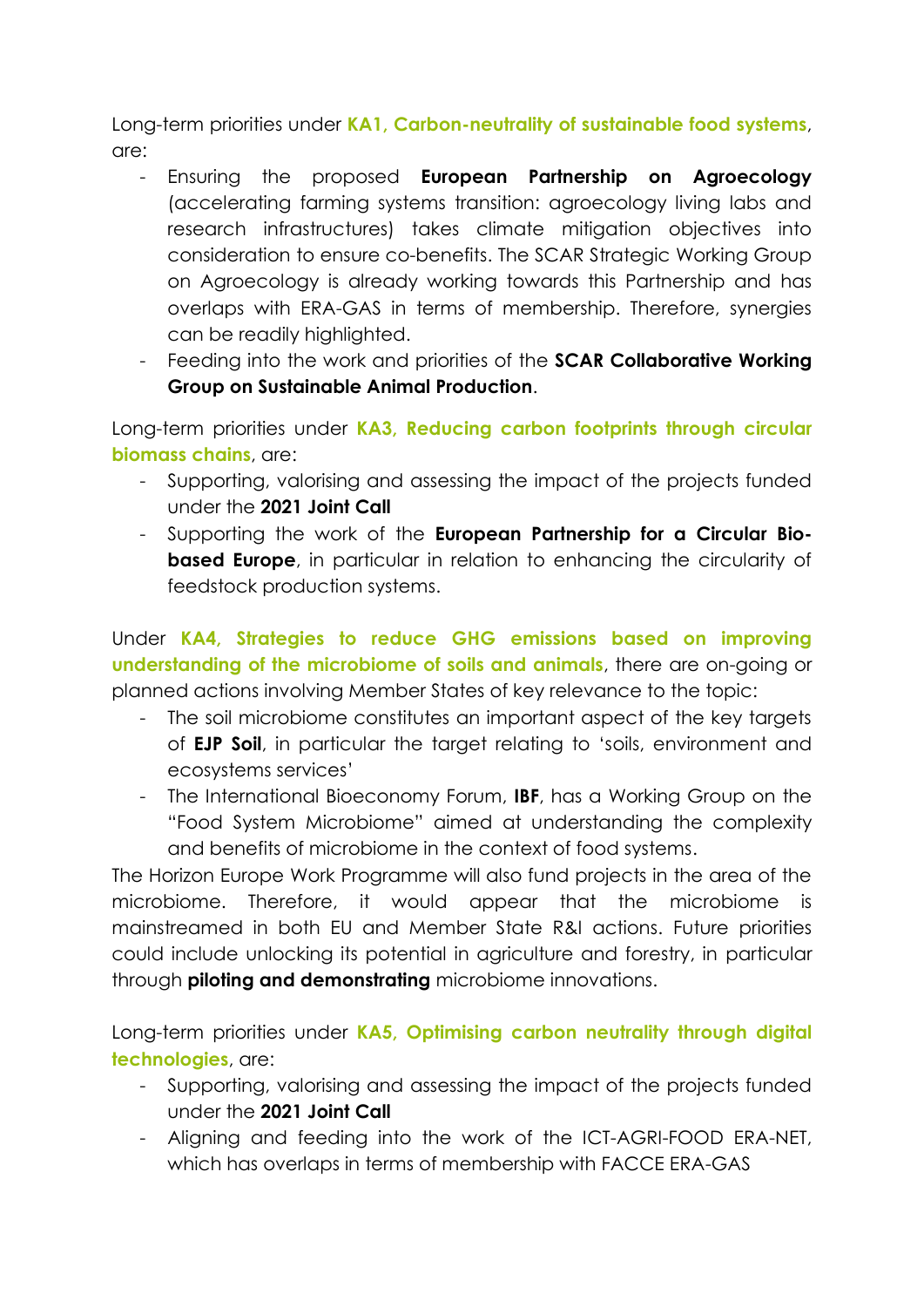- Aligning and informing the development of the **European Partnership on Agriculture of data** to ensure the potential of digital and data technologies in environmental observation to enhance climate mitigation can be explored in depth.

#### **4.4 Other priority areas and cross-cutting issues**

The FACCE-JPI SRA 2020 also identifies some important '**game changers**' (actors, technologies, trends, events) that may significantly alter the organisation and outcomes of primary systems. For Core Theme 1, these include some areas, listed below, that are related to topics already discussed:

- **functional biodiversity** to sustain high productivity, low external inputs and carbon neutrality
- manipulation of **microbial functions** to reduce the level of GHG emissions
- **digital technologies** that substantially improve the capacity of monitoring and predicting the behaviour of agricultural systems and provide a foundation for financially rewarding net emission reductions.

The other game changers identified are:

- **societal push** for less livestock products;
- **bio-refining technologies** that reduce waste, save energy and enhance carbon retention of soils
- **co-development and demonstration** of technologies and production systems to enhance implementation of **carbon-neutral practices** by farmers.

Future work could assess the existing research efforts in these areas (in particular, future Horizon Europe Partnerships) and identify needs for coordinated Member State actions. While bio-refining technologies and codevelopment and demonstration of carbon-neutral practices can be considered enablers or pathways for achieving impact, the **human dimension** of the climate challenge emerges as a strong cross-cutting issue requiring attention. Several analyses have highlighted the role of **consumers/citizens** and **social innovation** in achieving the necessary transition in our economy and environment, including the SCAR 5<sup>th</sup> Foresight Report<sup>7</sup> and the report on Foresight Scenarios for the EU bioeconomy in 2050<sup>8</sup> prepared by experts for the European Commission.

1

<sup>7</sup> <https://scar-europe.org/images/FORESIGHT/FINAL-REPORT-5th-SCAR-Foresight-Exercise.pdf>

<sup>8</sup> <https://publications.jrc.ec.europa.eu/repository/handle/JRC123532>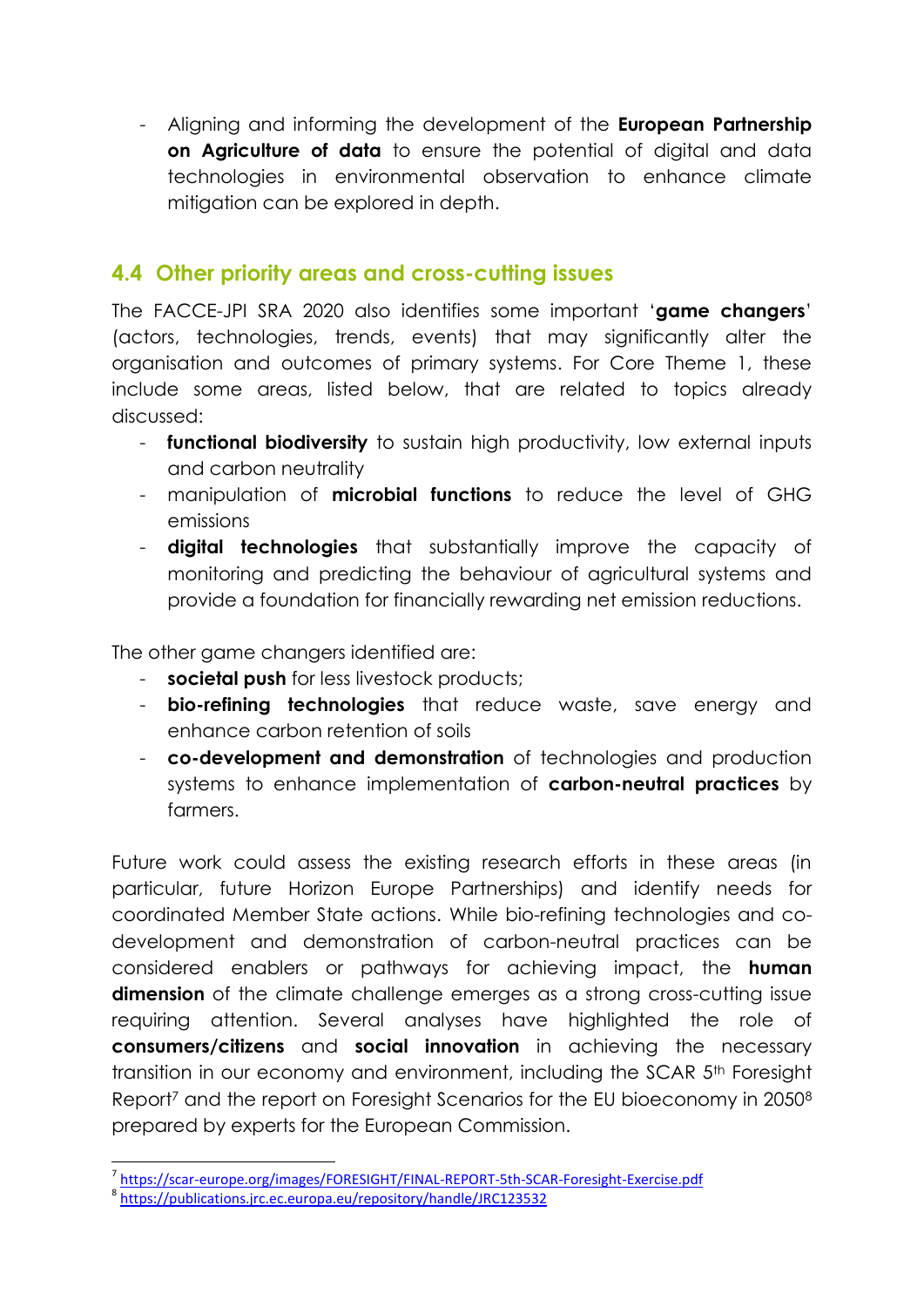Another critical cross-cutting issue is addressing **trade-offs and co-benefits**, as highlighted by the FACCE-JPI SRA 2020 under **Core Theme 4, Trade-offs and synergies between food production, ecosystems and climate**. Achieving climate objectives should not have major detrimental impacts for food and nutrition security or for ecosystems, the latter enshrined under the 'Do no significant harm' principle. Therefore, solutions for agriculture and forestry production systems that maximise their contribution to multiple policy objectives, such as creating **co-benefits for both climate and biodiversity**, could be supported through Member State actions. This could be achieved by aligning and informing the development of the European Partnership on Agroecology and the European Partnership for rescuing biodiversity to safeguard life on Earth. However, **additional funding efforts** may be needed to provide the evidence base for policy on particular aspects of agriculture and forestry systems. The importance of considering trade-offs and cobenefits in a holistic approach should also be **communicated and promoted** among FACCE ERA-GAS funded projects and early career researchers.

Finally, **global cooperation and leadership** in the area of GHG mitigation is of paramount importance in addressing such an immense shared challenge. FACCE ERA-GAS has already established very close links with the Global Research Alliance on Agricultural Greenhouse Gases (GRA), comprising more than 60 countries from all regions of the world. This cooperation has culminated in the participation of funders from several Third Countries in the FACCE ERA-GAS joint calls. Future efforts should continue this close alignment to achieve optimal networking and global added value from EU R&I.